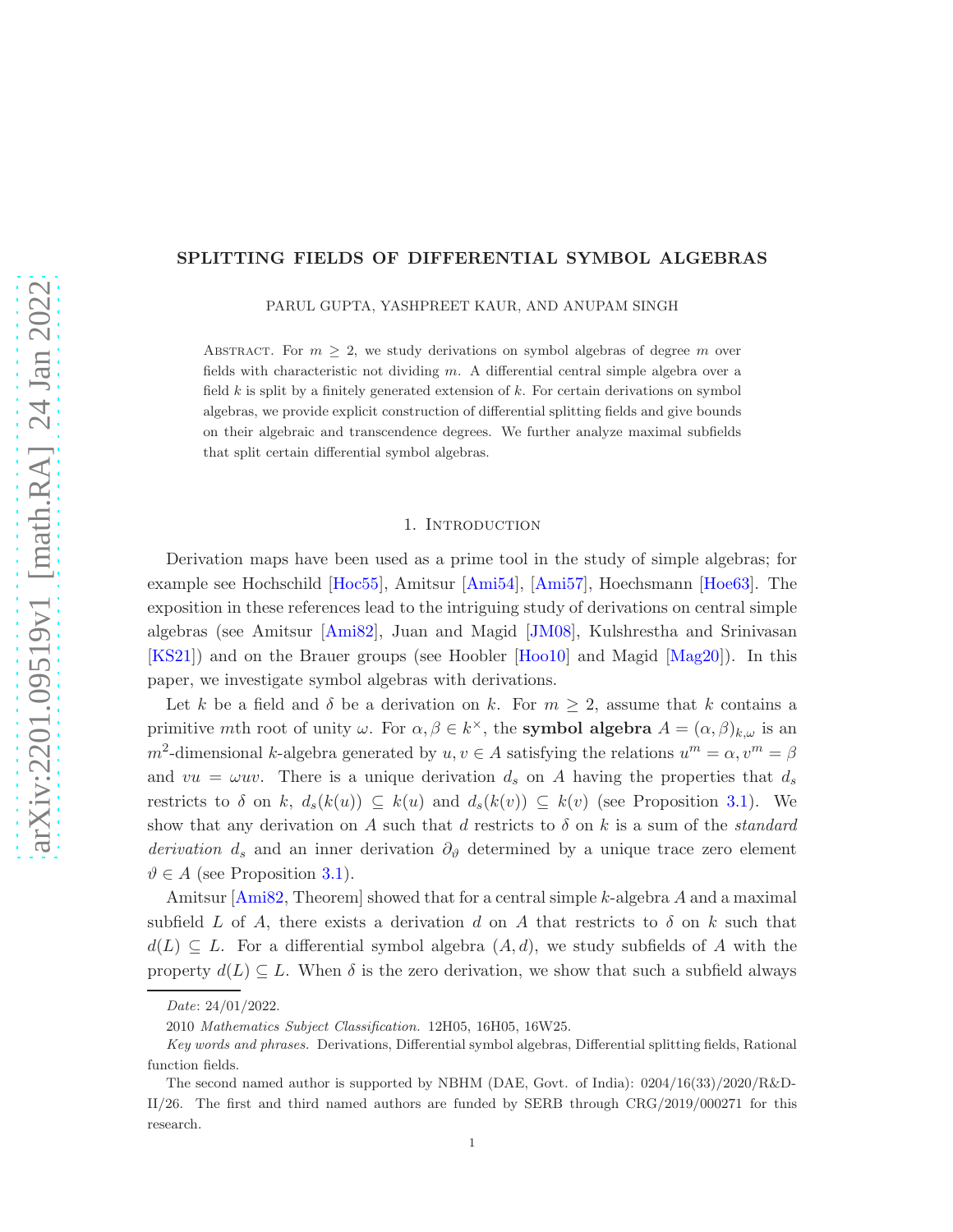<span id="page-1-0"></span>exists (Theorem [4.1\)](#page-8-0). We further construct a derivation d on the matrix algebra  $M_m(k)$ for which  $d(L) \not\subset L$  for any cyclic subfield L of  $M_m(k)$  (Proposition [4.3\)](#page-8-1).

Juan and Magid [\[JM08\]](#page-20-1) introduced the notion of differential splitting fields in the context of differential central simple k-algebras. Our main concern in this article is to construct differential splitting fields for differential symbol algebras.

We show an arbitrary differential symbol algebra  $(A, d)$  is split by a finitely generated field extension over k. We further prove that the differential algebra  $(A, d_s)$  is split by a differential field extension of degree  $m^2$  if m is odd and of degree  $2m^2$  if m is even (see Theorem [5.4\)](#page-15-0). In Theorem [5.5,](#page-16-0) we consider the case where  $\delta$  is the zero derivation on k. In this case  $d_s$  is also the zero derivation on A and  $d = \partial_{\vartheta}$  for some  $\vartheta \in A$ . If  $\vartheta$  is such that  $k(\vartheta)/k$  is a cyclic extension of degree m, we construct a differential field extension of transcendence degree m which splits the algebra  $(A, \partial_{\theta})$ . Further, if  $\vartheta^{m} \in k$  and m is even then we obtain a differential field extension of transcendence degree  $\frac{m}{2}$  which splits the algebra  $(A, \partial_{\theta})$ . We conclude the paper by studying the maximal subfields that split the algebra  $(A, d_s)$  (see Proposition [6.1\)](#page-17-0).

In the case of quaternion algebras  $(m = 2)$ , we retrieve results from [\[KS21\]](#page-20-2)(see Theorem [2.4\)](#page-3-0). Thus, our work generalizes a part of their work.

**Notation.** Throughout this paper we fix  $m \in \mathbb{N}$ , a field k containing a primitive mth root of unity,  $\omega$ , an algebraic closure  $\overline{k}$  of k. We denote the multiplicative group of k and  $k^m$  by  $k^{\times}$  and  $k^{\times m}$ , respectively. For  $\alpha, \beta \in k^{\times}$ , we fix the symbol algebra  $A = (\alpha, \beta)_{k,\omega}$ with generators u, v such that  $u^m = \alpha$ ,  $v^m = \beta$  and  $vu = \omega uv$ . We denote the diagonal matrix with diagonal entries  $\lambda_1, \ldots, \lambda_m \in k$  by  $diag(\lambda_1, \ldots, \lambda_m)$ . The  $(m \times m)$ -identity and zero matrices are denoted by  $I_m$  and  $\mathbf{0}_m$ .

### 2. Differential central simple algebras

Let R be a ring (need not be commutative) with identity. An additive map  $d: R \to R$ is said to be a **derivation on** R if  $d(xy) = xd(y) + d(x)y$  for all  $x, y \in R$ . A pair  $(R, d)$ is said to be a differential ring (resp. algebra or field) if  $R$  is a ring (resp. algebra or field) together with a derivation d on R. The set  $C_{R,d} = \{x \in R \mid d(x) = 0\}$  is called the set of **constants of**  $(R, d)$ . Let  $S/R$  be a ring (resp. algebra or field) extension and let d be a derivation on R. A derivation  $d<sub>S</sub>$  on S is called an extension of d if  $d<sub>S</sub>$ restricts to d on R, and  $(S, d_S)$  is called the **differential ring (resp. algebra or field)** extension of  $(R, d)$ . The set of all derivations on S that are extensions of d is denoted by  $Der(S/(R, d)).$ 

We recall here some examples of extensions of derivations that are useful in later sections.

**Example 2.1.** Let  $(k, \delta)$  be a differential field.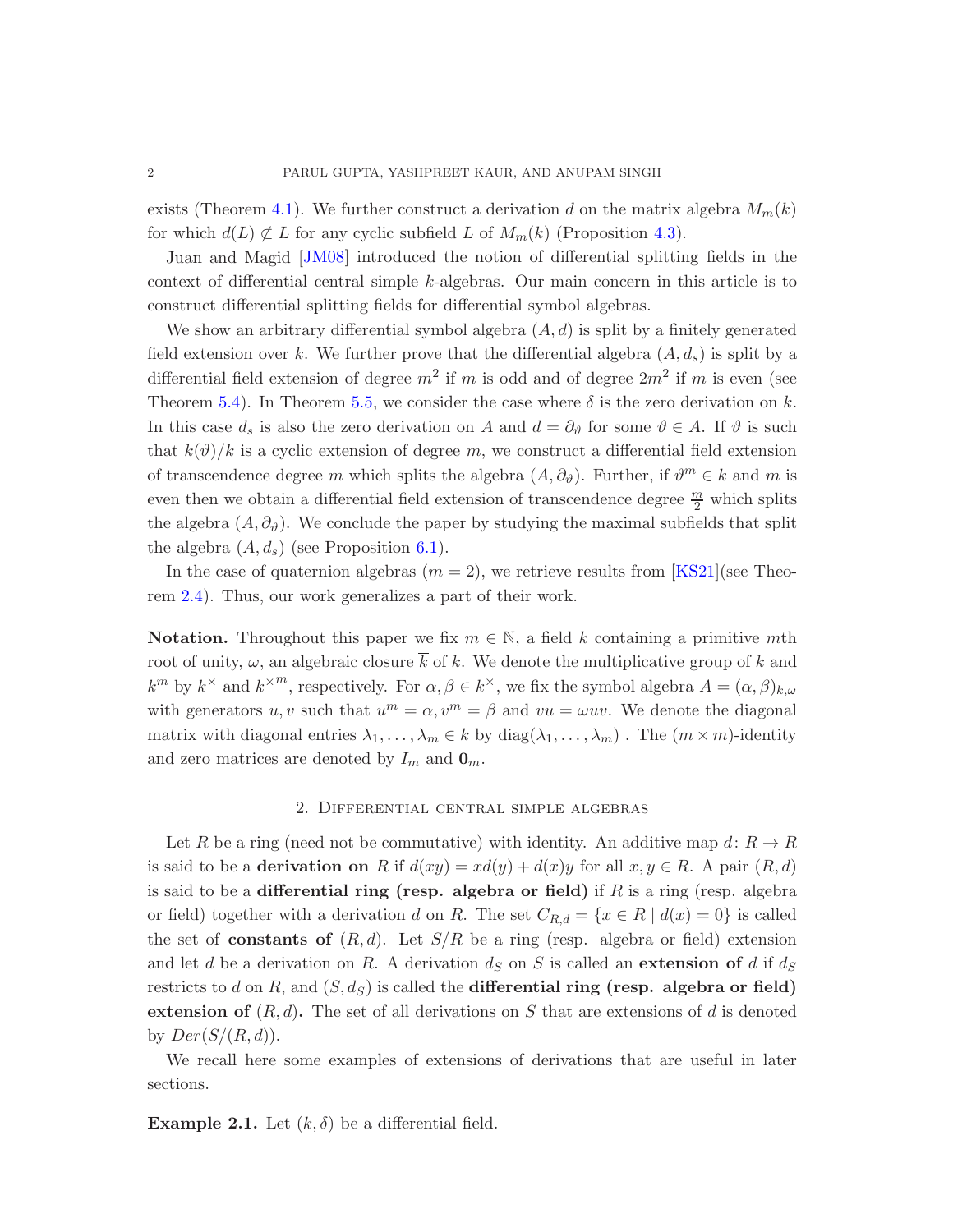- <span id="page-2-1"></span>(a) If  $E/k$  is a finite field extension then there is a unique extension of  $\delta$  on E (see [\[Ros72,](#page-20-5) Section 3]).
- (b) Let B be a central simple k-algebra. For any element  $\vartheta \in B$ , there is an inner derivation  $\partial_{\vartheta}$  on A given by  $\partial_{\vartheta}(x) = x\vartheta - \vartheta x$  for  $x \in B$ . Note that  $\partial_{\vartheta}(k) = 0$ .
- (c) The map  $\delta^c$ :  $M_m(k) \to M_m(k)$  defined by  $\delta^c((a_{ij})) = (\delta(a_{ij}))$  is a derivation on  $M_m(k)$  and  $\delta^c$  is called the **coordinate-wise derivation on**  $M_m(k)$ . Then  $(M_m(k), \delta^c)$  is a differential algebra over  $(k, \delta)$ .

Let  $(k, \delta)$  be a differential field. Let B be a finite-dimensional central simple k-algebra. For  $d \in Der(B/(k,\delta))$ , we call  $(B,d)$  a differential central simple algebra over  $(k, \delta)$ . Amitsur [\[Ami82\]](#page-19-3) showed that if  $d, d' \in Der(B/(k, \delta))$ , then  $d' = d + \partial_{\theta}$  for some  $\vartheta \in B$ . In particular, one derivation on a central simple k-algebra B determines the whole set  $Der(B/(k, \delta))$ . For the matrix algebra  $M_m(k)$ , we have  $Der(M_m(k)/(k, \delta))$  =  $\{dp = \delta^c + \partial_P \mid P \in M_m(k)\}\$  (see [\[Ami82,](#page-19-3) Theorem 2]).

Let  $(B_1, d_1)$  and  $(B_2, d_2)$  be two differential central simple algebras over  $(k, \delta)$ . Then the algebra  $(B_1 \otimes_k B_2, d_1 \otimes d_2)$  is again a differential central simple algebra over  $(k, \delta)$ , where  $(d_1 \otimes d_2)(b_1 \otimes b_2) = d_1(b_1) \otimes b_2 + b_1 \otimes d_2(b_2)$ . A map  $\phi : (B_1, d_1) \to (B_2, d_2)$  is called a **differential isomorphism** if  $\phi : B_1 \to B_2$  is a k-algebra isomorphism such that  $\phi \circ d_1 = d_2 \circ \phi$ . We say that  $(B_1, d_1)$  and  $(B_2, d_2)$  are **differential isomorphic** if there exists a differential isomorphism  $\phi : (B_1, d_1) \to (B_2, d_2)$ .

Another important notion in the theory of central simple k-algebra is the notion of a splitting field. We recall that the central simple  $k$ -algebra  $B$  splits over a field extension  $E/k$  in usual sense if  $B \otimes_k E \simeq M_m(E)$  as E-algebras and E is called a splitting field of B. An analogous notion of a differential splitting field of a differential central simple algebra was introduced by Juan and Magid [\[JM08\]](#page-20-1). A differential central simple algebra  $(B, d)$  over  $(k, \delta)$  splits over a differential field  $(E, \delta_E) \supseteq (k, \delta)$  if  $(B \otimes_k E, d^* = d \otimes \delta_E) \simeq (M_m(E), \delta_E^c)$  as differential E-algebras. One of the main tools that is used to construct the differential splitting fields is the following result from [\[JM08,](#page-20-1) Proposition 2]:

<span id="page-2-0"></span>**Proposition 2.2.** Let  $P \in M_m(k) \setminus \{0\}$ . Then differential algebras  $(M_m(k), dp)$  and  $(M_m(k), \delta^c)$  are differential isomorphic if and only if there exists  $F \in GL_m(k)$  such that  $\delta^c(F) = PF.$ 

It is well-known that a central simple  $k$ -algebra of degree  $m$  is split by a finite field extension of  $k$  of degree at most  $m$ . However, there are differential central simple algebras that are not split by any algebraic extension as seen in Theorem [2.4](#page-3-0) [\(3\)](#page-3-1) below.

In this paper, the main object of interest is differential symbol algebras. The symbol algebra  $A = (\alpha, \beta)_{k,\omega}$  is a central simple algebra of degree m (see [\[Dra83,](#page-19-4) Chapter 11,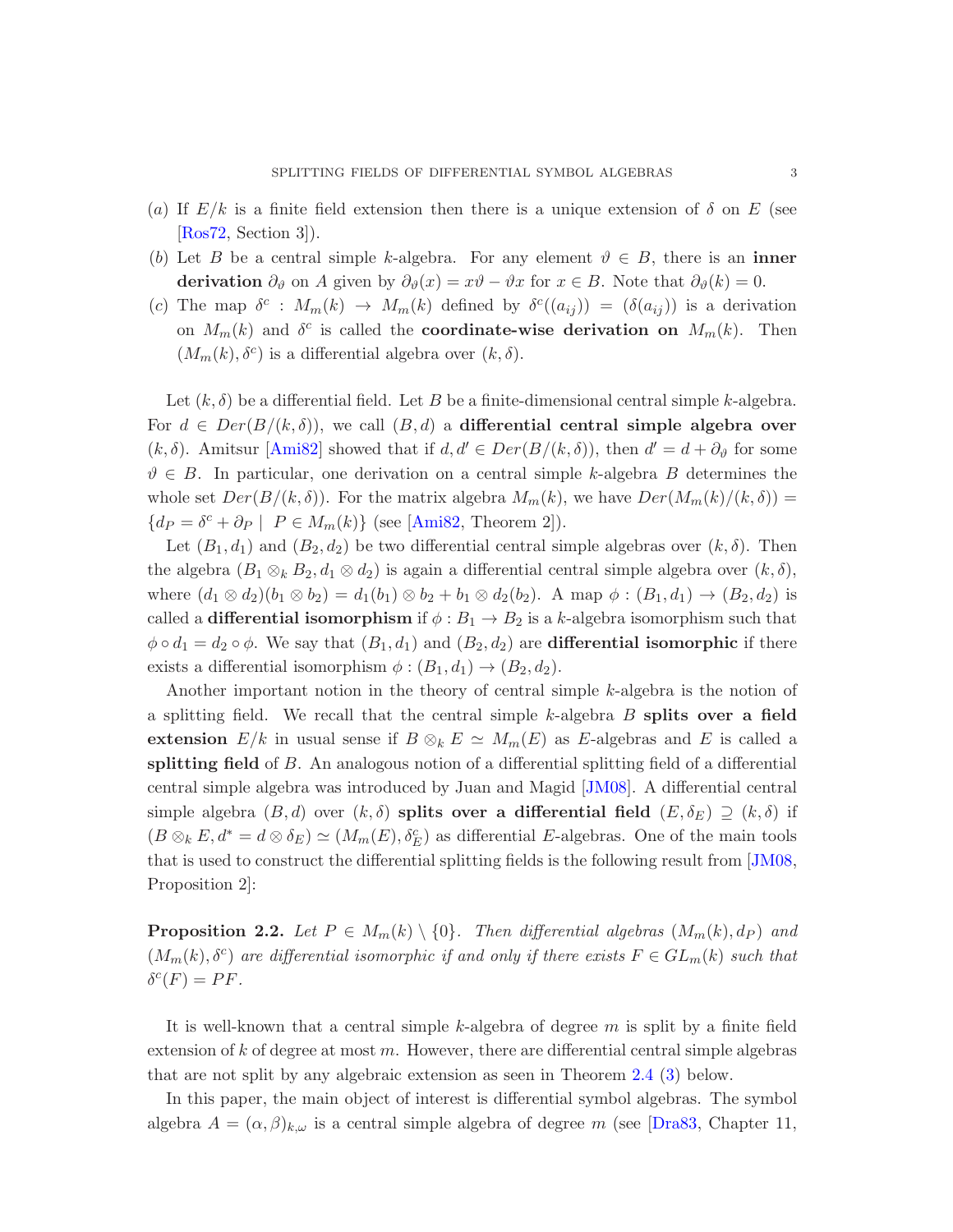<span id="page-3-4"></span>Theorem 1]), and as a k-vector space we have

$$
A = \bigoplus_{0 \le i,j \le m-1} k u^i v^j, \text{ where } u^m = \alpha, v^m = \beta \text{ and } vu = \omega uv.
$$

For  $m = 2$ ,  $-1$  is the only primitive 2nd root of unity, thus the algebra  $(\alpha, \beta)_{k,-1}$  is denoted just by  $(\alpha, \beta)_k$ . Note that, when  $m = 2$ , these are all **quaternion algebras**, i.e. 4-dimensional central simple k-algebras.

<span id="page-3-2"></span>**Example 2.3.** Let  $A = (\alpha, \beta)_{k,\omega}$  be a symbol algebra with generators  $u, v$ . For  $\xi \in \overline{k}$ such that  $\xi^m = \alpha$ , the homomorphism  $\Phi_{A,\xi} : A \otimes_k k(\xi) \to M_m(k(\xi))$  determined by

$$
u \otimes 1 \mapsto A = \text{diag}(\xi, \omega^{m-1}\xi, \omega^{m-2}\xi, \dots, \omega\xi), \quad v \otimes 1 \mapsto B = \begin{pmatrix} \beta \\ I_{m-1} \end{pmatrix}
$$

,

and  $\lambda \otimes r \mapsto \lambda r I_m$  where  $\lambda \in k$  and  $r \in k(\xi)$  is an isomorphism of the  $k(\xi)$ -algebras. In particular,  $k(\xi)$  splits the k-algebra A.

The isomorphism  $\Phi_{A,\xi}$  plays an important role in constructing certain differential splitting fields of differential symbol algebras.

For  $a \in A$ , the map  $l_a : A \to A$ ,  $x \mapsto ax$  defines a linear transformation and **trace of** a is the trace of the map  $l_a$ . We set

$$
A^{0} = \bigoplus_{\substack{0 \le i,j \le m-1 \\ i+j>0}} k u^{i} v^{j} .
$$

It is very easy to see that  $A^0$  is the set of all trace zero elements of A. This is analogous to the notion of trace 0 elements in the case of quaternion algebras.

<span id="page-3-0"></span>We conclude this section by recalling some results from [\[KS21\]](#page-20-2) for quaternion algebras that are generalized in this paper to symbol algebras.

**Theorem 2.4** (Quaternion Algebra). Let  $(k, \delta)$  be a differential field of characteristic 0. Let  $Q = (\alpha, \beta)_k$  be a quaternion algebra.

- (1) [\[KS21,](#page-20-2) Proposition 3.2] Let  $d_s \in Der(Q/(k,\delta))$  be such that  $d_s(u) = \frac{\delta(\alpha)}{2\alpha}u$  and  $d_s(v) = \frac{\delta(\beta)}{2\beta}v$ , where  $u^2 = \alpha$  and  $v^2 = \beta$ . Then, for every derivation  $d \in$  $Der(Q/(k, \delta)),$  there exists a unique  $\vartheta \in Q^0$  such that  $d = d_s + \partial_{\vartheta}$ .
- <span id="page-3-3"></span><span id="page-3-1"></span>(2) [\[KS21,](#page-20-2) Theorem 4.1] There is a differential field extension  $(E, \delta_E)$ , where E is finitely generated over k, that splits the differential quaternion algebra  $(Q, d)$ .
- (3) [\[KS21,](#page-20-2) Theorem 4.5] If  $\delta$  is the zero derivation and Q is a division algebra with non-zero derivation d, then  $(Q, d)$  is split by a field extension of transcendence degree 1 and is not split by any algebraic extension of  $k$ .

In [\[KS21\]](#page-20-2), the characterization of derivation in terms of  $d_s$  along with Proposition [2.2](#page-2-0) and Example [2.3](#page-3-2) is used in order to construct the splitting fields in [\(2\)](#page-3-3) and [\(3\)](#page-3-1). We will follow the same strategy to obtain results for symbol algebras.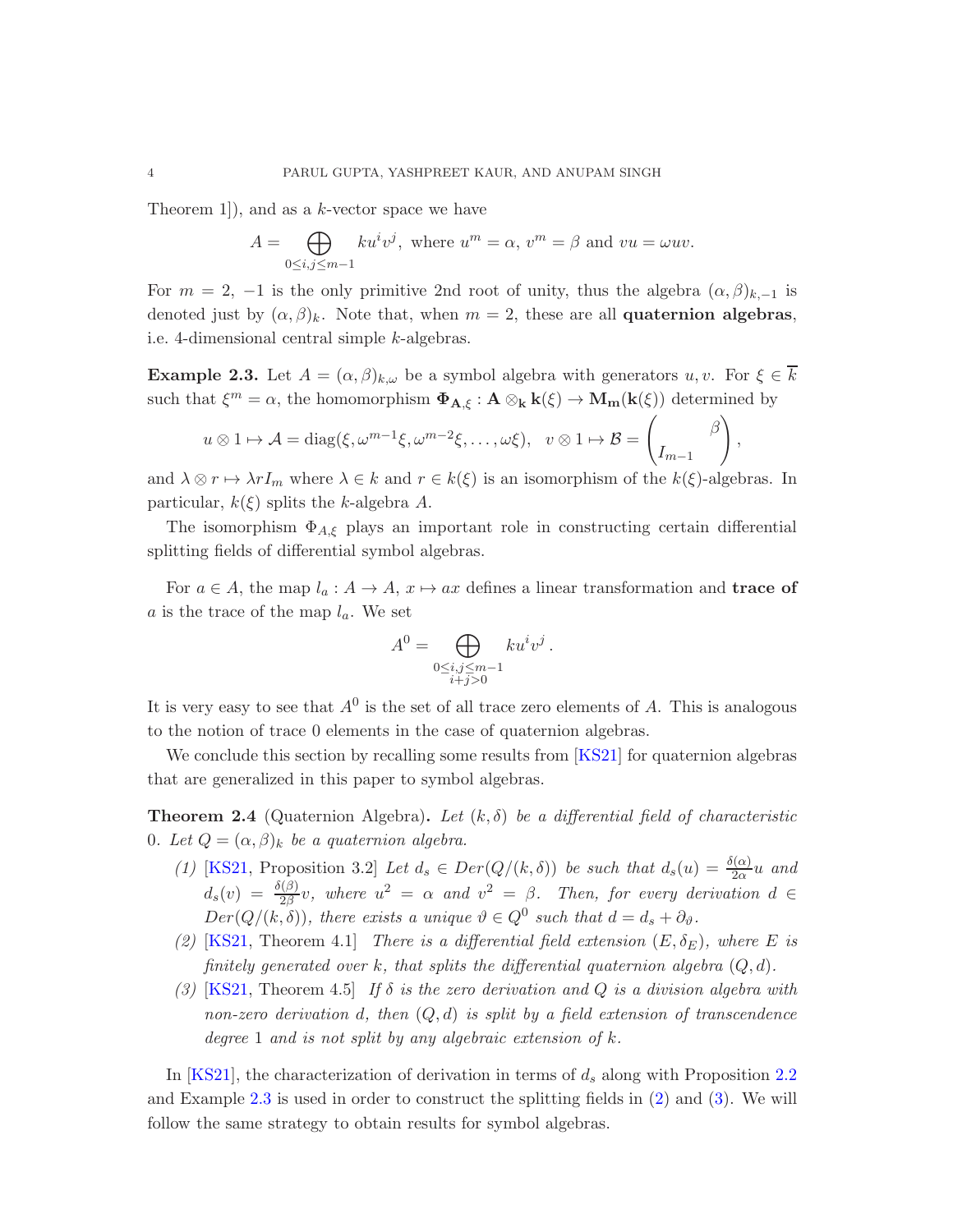#### 3. Derivations on symbol algebras

<span id="page-4-0"></span>We begin by characterising derivations on symbol algebras over a differential field  $(k, \delta).$ 

<span id="page-4-6"></span>**Proposition 3.1.** Let  $(k, \delta)$  be a differential field. Let  $A = (\alpha, \beta)_{k,\omega}$  be a symbol algebra of degree m.

- (1) A map d:  $A \rightarrow A$  belongs to  $Der(A/(k, \delta))$  if and only if there are elements  $a_{ij}, b_{ij} \in k$  for  $0 \le i, j \le m-1$  satisfying the following conditions:
	- (a)  $a_{10} = \frac{\delta(\alpha)}{m\alpha}$  $\frac{\partial(\alpha)}{\partial n\alpha}$  and  $a_{i0}=0$  for  $i\neq 1$ .
	- (b)  $b_{01} = \frac{\delta(\beta)}{m\beta}$  and  $b_{0j} = 0$  for  $j \neq 1$ .
	- (c) Let  $\mathcal{A} = (a_{ij})_{0 \le i,j \le m-1}$  and  $\mathcal{B} = (b_{ij})_{0 \le i,j \le m-1}$ . Let  $\mathcal{A}'$  and  $\mathcal{B}'$  be the minors of  $a_{10}$  and  $b_{01}$  respectively. Then  $T_{\alpha}^{-1} \mathcal{B}' T_{\beta} = -\mathcal{A}'$  where for  $\gamma \in k^{\times}$ ,

|                                                                                                                              |          |                                 | $\frac{-\omega}{\gamma}$ |
|------------------------------------------------------------------------------------------------------------------------------|----------|---------------------------------|--------------------------|
|                                                                                                                              |          |                                 |                          |
| $T_{\gamma} = \begin{pmatrix} 0 & 0 & \dots \\ \omega^2 - \omega & 0 & \dots \\ 0 & \omega^3 - \omega & \dots \end{pmatrix}$ |          |                                 |                          |
|                                                                                                                              |          | <b>中国 医中国</b>                   | $\rightarrow \pm 1$      |
|                                                                                                                              | $\Omega$ | $\omega^{m-1} - \omega \quad 0$ |                          |

(d) 
$$
d(u) = \sum_{0 \le i, j \le m-1} a_{ij} u^i v^j
$$
 and  $d(v) = \sum_{0 \le i, j \le m-1} b_{ij} u^i v^j$ .

<span id="page-4-7"></span>(2) Let  $d_s \in Der(A/(k,\delta))$  be such that  $d_s(u) = \frac{\delta(\alpha)}{m\alpha}u$  and  $d_s(v) = \frac{\delta(\beta)}{m\beta}v$ . Then for every  $d \in Der(A/(k, \delta))$  there exists a unique element  $\vartheta \in A^0$  such that  $d = d_s + \partial_{\vartheta}$ .

*Proof.* (1) Let  $d \in Der(A/(k, \delta))$ . Since  $vu = \omega uv$ , we get

(3.1) 
$$
d(v)u + vd(u) = \omega(d(u)v + ud(v)).
$$

For  $0 \leq i, j \leq m-1$ , let  $a_{ij}, b_{ij} \in k$  be such that  $d(u) = \sum_{0 \leq i, j \leq m-1} a_{ij} u^i v^j$  and  $d(v) = \sum_{0 \le i, j \le m-1} b_{ij} u^i v^j$ . Substituting these values of  $d(u)$  and  $d(v)$  in Equation [\(3.1\)](#page-4-1) and using the relation  $vu = \omega uv$ , we obtain

<span id="page-4-1"></span>
$$
\sum_{0 \le i,j \le m-1} b_{ij} (\omega^j - \omega) u^{i+1} v^j + \sum_{0 \le i,j \le m-1} a_{ij} (\omega^i - \omega) u^i v^{j+1} = 0.
$$

Comparing the coefficients of  $u^i v^j$  for  $0 \le i, j \le m-1$ , we obtain the following relations:

<span id="page-4-5"></span>(3.2) 
$$
a_{0(m-1)}\beta + b_{(m-1)0}\alpha = 0,
$$

<span id="page-4-2"></span>(3.3) 
$$
a_{0(j-1)}(1 - \omega) + b_{(m-1)j}(\omega^j - \omega)\alpha = 0 \quad \text{for } 1 \le j \le m - 1,
$$

<span id="page-4-3"></span>(3.4) 
$$
a_{i(m-1)}(\omega^{i} - \omega)\beta + b_{(i-1)0}(1 - \omega) = 0 \quad \text{for } 1 \leq i \leq m-1,
$$

<span id="page-4-4"></span>(3.5) 
$$
a_{i(j-1)}(\omega^{i} - \omega) + b_{(i-1)j}(\omega^{j} - \omega) = 0 \quad \text{for } 1 \le i, j \le m - 1.
$$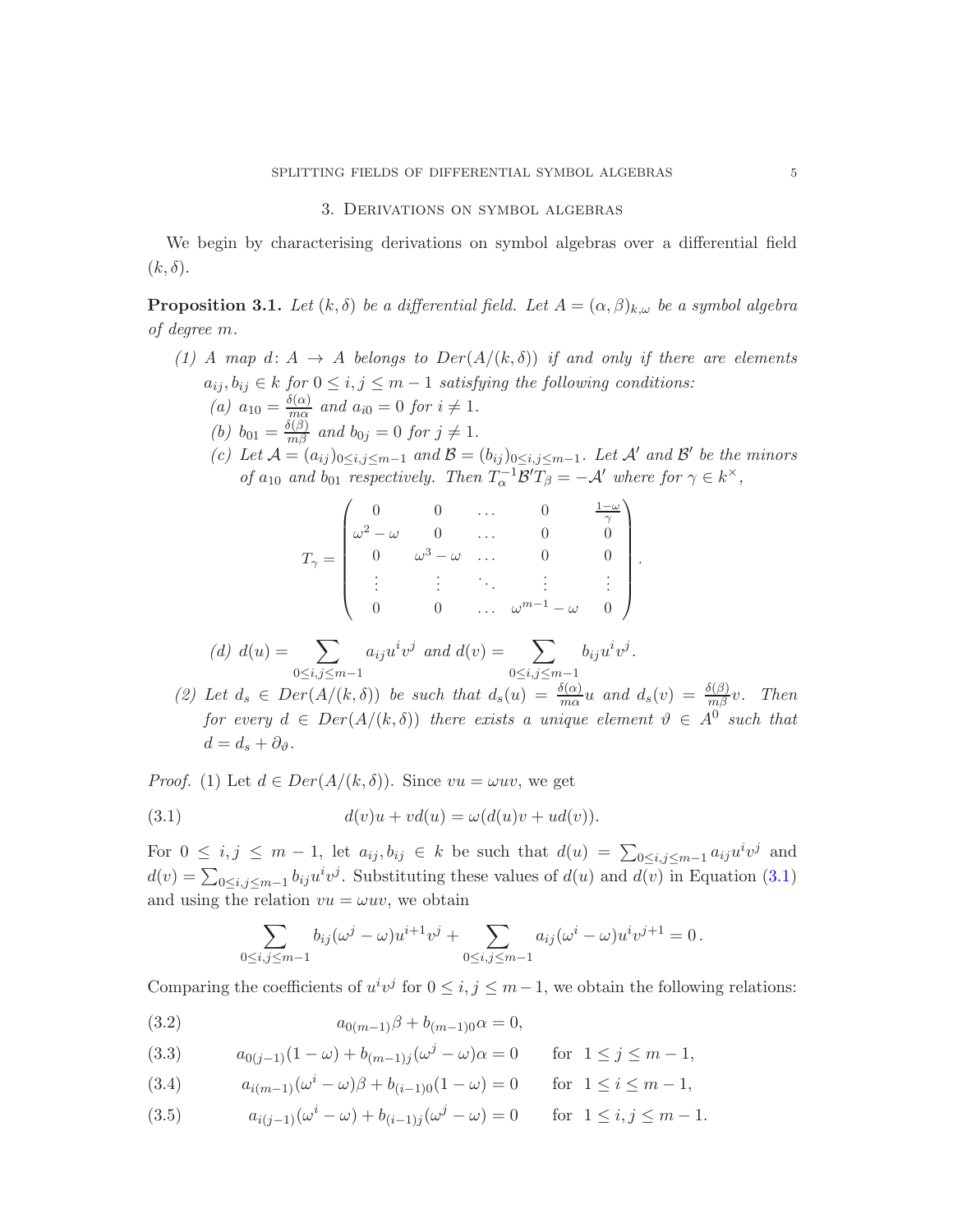Equations [3.3,](#page-4-2) [3.4](#page-4-3) and [3.5](#page-4-4) further implies that  $a_{i0} = b_{0j} = 0$  for  $i, j \in \{0, ..., m-1\} \setminus \{1\}.$ Equations [3.2](#page-4-5) and [3.5](#page-4-4) give the condition (c). Since  $u^m = \alpha$ , we have

$$
d(um) = \sum_{0 \le l \le m-1} ul d(u)um-l-1 = \delta(\alpha).
$$

Substituting  $d(u) = \sum$  $0\leq i,j\leq m-1$  $a_{ij}u^iv^j$  and comparing the coefficients of  $u^iv^j$  for  $0 \le i, j \le j$  $m-1$ , we obtain

$$
ma_{10}\alpha = \delta(\alpha)
$$
 and  $a_{i0} = 0$  for  $i \in \{0, ..., m - 1\} \setminus \{1\}$ ,

and  $a_{ij} \in k$  for  $0 \le i \le m-1, 1 \le j \le m-1$ .

Leibniz rule holds for arbitrary elements.

Similar computations for the relation  $y^m = \beta$ , yield us that

$$
mb_{01}\beta = \delta(\beta)
$$
 and  $b_{0j} = 0$  for  $j \in \{0, ..., m-1\} \setminus \{1\}$ ,

and  $b_{ij} \in k$  for  $1 \le i \le m-1, 0 \le j \le m-1$ . Thus we conclude that if  $d \in Der(A/(k, \delta)),$ then the conditions  $(a)$ ,  $(b)$  and  $(c)$  hold.

Conversely, let  $a_{ij}, b_{ij} \in k$  for  $0 \le i, j \le m-1$  satisfying the conditions  $(a), (b), (c)$ and (d). Define a map  $d: A \to A$  such that

$$
d(x) = d\left(\sum_{0 \le i,j \le m-1} x_{ij} u^i v^j\right) = \sum_{0 \le i,j \le m-1} \delta(x_{ij}) u^i v^j + \sum_{0 \le i,j \le m-1} x_{ij} d(u^i v^j),
$$

where  $d(u) = \sum$  $0\leq i,j\leq m-1$  $a_{ij}u^iv^j, d(v) = \sum$  $0\leq i,j\leq m-1$  $b_{ij}u^iv^j$ , and for  $i, j \in \{0, ..., m-1\} d(u^iv^j) =$  $d(u^i)v^j + u^id(v^j)$  with  $d(u^i) = \sum$  $0 \leq l \leq i-1$  $u<sup>i</sup> d(u) u<sup>i-l-1</sup>, d(v<sup>j</sup>) = \sum$ 0≤l≤j−1  $v<sup>l</sup> d(v)v<sup>j-l-1</sup>$ . The hypotheses on  $a'_{ij}s, b'_{ij}s$  imply that  $d(u^m) = \delta(\alpha), d(v^m) = \delta(\beta)$  and  $d(vu) = d(\omega uv)$ . Thus d is well-defined. Clearly,  $d$  is additive, by definition. It is easy to check that Leibniz rule is satisfied for the products of basis elements  $u^i v^j$ . Therefore, by the additivity of d,

(2) Let  $\vartheta = \sum$  $0\leq i,j\leq m-1$  $\vartheta_{ij}u^iv^j \in A$  be such that  $d = d_s + \partial_{\vartheta}$ . We have

$$
d(u) = d_s(u) + \partial_{\vartheta}(u) = \frac{\delta(\alpha)}{m\alpha}u + u\vartheta - \vartheta u.
$$

Thus

$$
u\vartheta - \vartheta u = \sum_{0 \le i,j \le m-1} a_{ij} u^i v^j - \frac{\delta(\alpha)}{m\alpha} u
$$
  
= 
$$
\sum_{0 \le j \le m-1} (1 - \omega^j) \vartheta_{(m-1)j} \alpha v^j + \sum_{\substack{1 \le i \le m-1 \\ 0 \le j \le m-1}} (1 - \omega^j) \vartheta_{(i-1)j} u^i v^j.
$$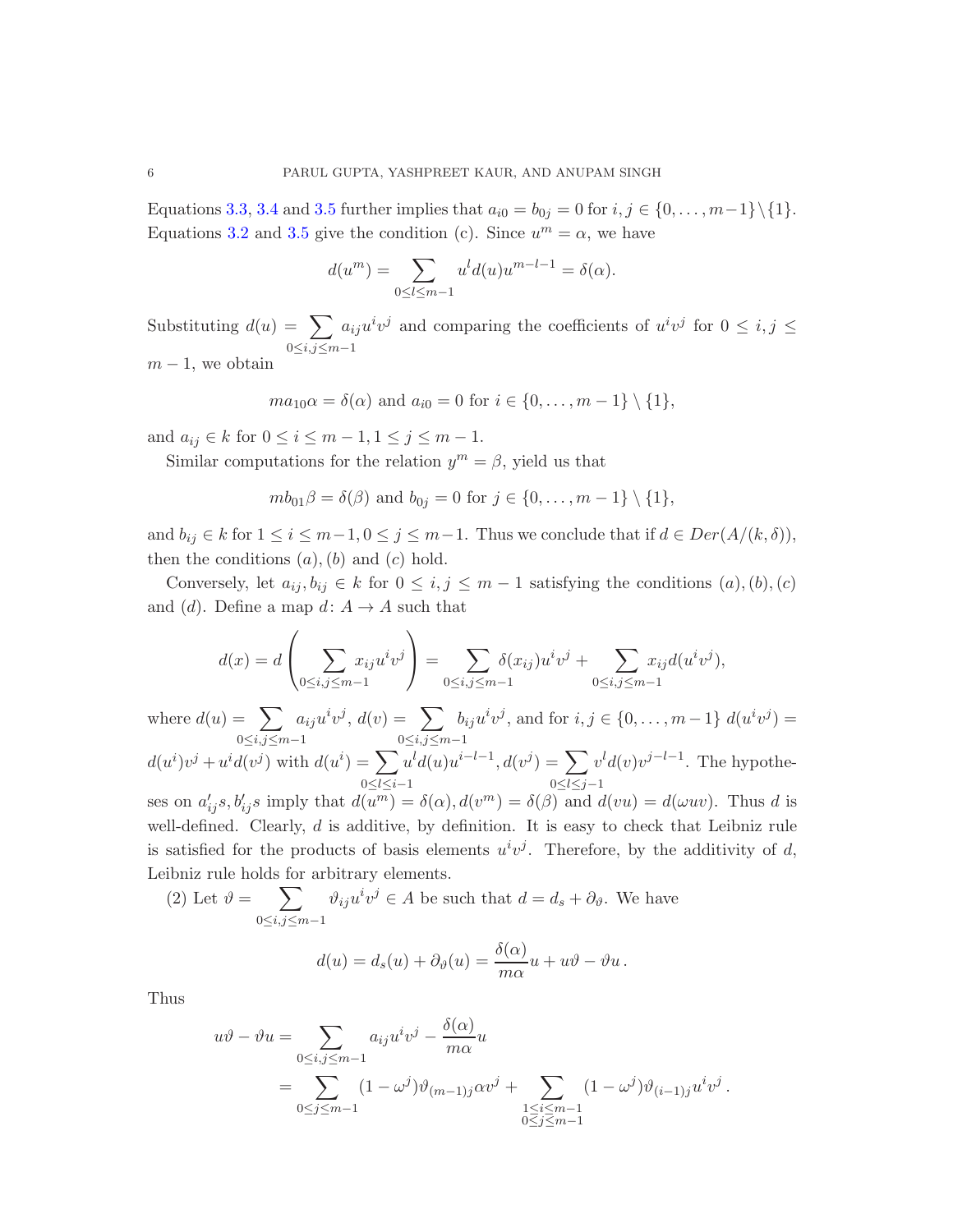For  $1 \leq j \leq m-1$ , we obtain

$$
\begin{pmatrix}\n\vartheta_{0j} \\
\vdots \\
\vartheta_{(m-2)j} \\
\vartheta_{(m-1)j}\n\end{pmatrix} = \frac{1}{1 - \omega^j} \begin{pmatrix}\na_{1j} \\
\vdots \\
a_{(m-1)j} \\
a_{0j}/\alpha\n\end{pmatrix}
$$

.

From the equation  $d(v) = d_s(v) + \partial_{\theta}(v) = \frac{\delta(\beta)}{m\alpha}v + v\theta - \theta v$ , we obtain

$$
\begin{pmatrix}\n\vartheta_{10} \\
\vdots \\
\vartheta_{(m-2)0} \\
\vartheta_{(m-1)0}\n\end{pmatrix} = \begin{pmatrix}\n\frac{b_{11}}{\omega - 1} \\
\vdots \\
\frac{b_{(m-2)1}}{\omega^{m-2} - 1} \\
\frac{b_{(m-1)1}}{\omega^{m-1} - 1}\n\end{pmatrix}.
$$

Thus

$$
\vartheta = \vartheta_{00} + \sum_{1 \leq i \leq m-1} \frac{1}{\omega^i - 1} b_{i1} u^i + \sum_{\substack{0 \leq i \leq m-2 \\ 1 \leq j \leq m-1}} \frac{a_{(i+1)j}}{1 - \omega^j} u^i v^j + \sum_{1 \leq j \leq m-1} \frac{a_{0j}}{(1 - \omega^j) \alpha} x^{m-1} v^j.
$$

We see that the pure part of  $\vartheta$  is completely determined by  $d(u)$  and  $d(v)$ .

The derivation  $d_s \in Der((\alpha,\beta)_{k,\omega}/(k,\delta))$  determined by  $d_s(u) = \frac{\delta(\alpha)}{m\alpha}u$  and  $d_s(v) =$  $\frac{\delta(\beta)}{m\beta}v$  is called the **standard derivation** corresponding to  $\alpha$ ,  $\beta$ . By Proposition [3.1](#page-4-0) [\(1\)](#page-4-6), we see that the standard derivation is the unique derivation d on the algebra  $(\alpha, \beta)_{k,\omega}$ such that  $d(k(u)) \subseteq k(u)$  and  $d(k(v)) \subseteq k(v)$ .

**Proposition 3.2.** Let  $(k, \delta)$  be a differential field. Let  $A = (\alpha, \beta)_{k,\omega}$  be a symbol algebra and  $d \in Der(A/(k,\delta))$ . Then the set  $A^0$  is stable under d.

Proof. Let

$$
\varrho = \sum_{\substack{0 \le i, j \le m-1 \\ i+j \neq 0}} \varrho_{ij} u^i v^j \in A^0.
$$

Let  $r, s \in \{1, \ldots, m-1\}$ . We have that

$$
d(\varrho_{rs}u^rv^s)=\delta(\varrho_{rs})u^rv^s+\varrho_{rs}(d(u^r)v^s+u^rd(v^s)).
$$

Observe that

$$
d(u^r)v^s = \left(\sum_{0 \le l \le r-1} u^l d(u)u^{r-l-1}\right)v^s = \sum_{0 \le l \le r-1} u^{r-1} \left(\frac{\delta(\alpha)}{m\alpha}u + \sum_{\substack{0 \le i \le m-1 \\ 1 \le j \le m-1}} \omega^{j(r-l-1)} a_{ij}u^iv^j\right)v^s
$$
  
=  $r \frac{\delta(\alpha)}{m\alpha}u^rv^s + \sum_{\substack{0 \le i \le m-1 \\ 1 \le j \le m-1}} \frac{\omega^{jr} - 1}{\omega^j - 1} a_{ij}u^{i+r-1}v^{j+s}.$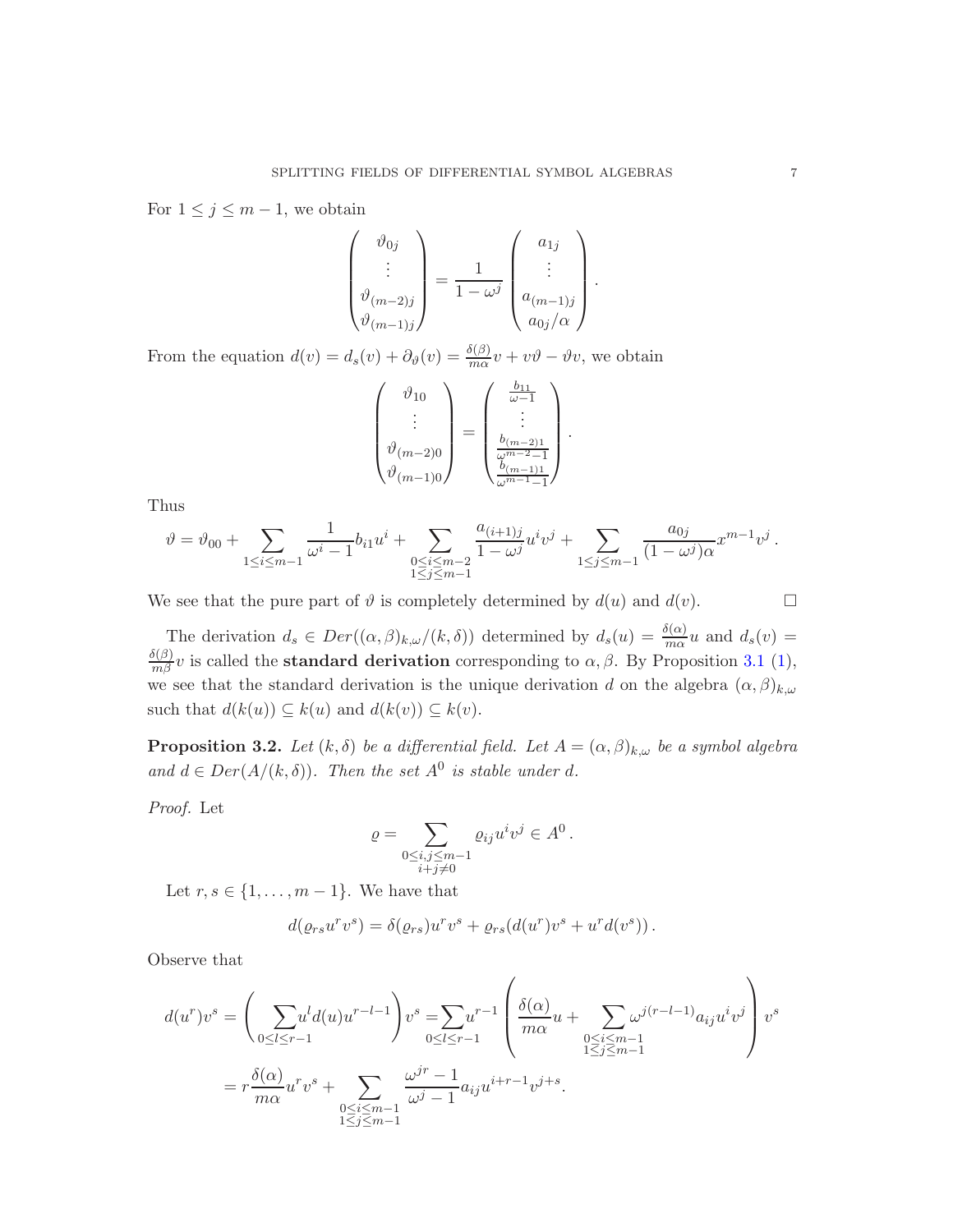<span id="page-7-0"></span>Similarly,

$$
u^{r} d(v^{s}) = u^{r} \left( \sum_{0 \leq l \leq s-1} v^{l} d(v) v^{s-l-1} \right) = u^{r} \sum_{0 \leq l \leq s-1} \left( \frac{\delta(\beta)}{m\beta} v + \sum_{\substack{1 \leq i \leq m-1 \\ 0 \leq j \leq m-1}} \omega^{il} b_{ij} u^{i} v^{j} \right) v^{s-1}
$$

$$
= s \frac{\delta(\beta)}{m\beta} u^{r} v^{s} + \sum_{\substack{1 \leq i \leq m-1 \\ 0 \leq j \leq m-1}} \frac{\omega^{is} - 1}{\omega^{i} - 1} b_{ij} u^{i+r} v^{j+s-1}.
$$

Let  $c(r, s) \in k$  be the constant coefficient of  $d(u^r v^s)$ . Using Equations [3.2,](#page-4-5) [3.3,](#page-4-2) [3.4](#page-4-3) and [3.5,](#page-4-4) we make the following observations.

- If  $r = s = 1$ , then  $c(1, 1) = \beta a_{0(m-1)} + \alpha b_{(m-1)0} = 0$ .
- If  $r = 1$  and  $s > 1$ , then

$$
c(1,s) = \beta a_{0(m-s)} + \frac{\omega^{(m-1)s} - 1}{\omega^{m-1} - 1} \alpha \beta b_{(m-1)(m-s+1)}
$$
  
=  $\beta \frac{1}{(1-\omega)} \Big( (1-\omega) a_{0(m-s)} + (\omega^{m-s+1} - \omega) \alpha b_{(m-1)(m-s+1)} \Big) = 0.$ 

• If  $r > 1$  and  $s = 1$ , then

$$
c(r, 1) = \frac{\omega^{(m-1)r} - 1}{\omega^{m-1} - 1} \alpha \beta a_{(m-r+1)(m-1)} + \alpha b_{(m-r)0}
$$
  
=  $\alpha \frac{1}{(1-\omega)} \Big( (\omega^{m-r+1} - \omega) \beta a_{(m-r+1)(m-1)} + (1-\omega) b_{(m-r)0} \Big) = 0.$ 

• If  $r, s > 1$ , then

$$
c(r,s) = \frac{\omega^{(m-s)r} - 1}{\omega^{m-s} - 1} \alpha \beta a_{(m-r+1)(m-s)} + \frac{\omega^{(m-r)s} - 1}{\omega^{m-r} - 1} \alpha \beta b_{(m-r)(m-s+1)}
$$
  
=  $\alpha \beta \frac{\omega^{r+s}(\omega^{m-rs} - 1)}{(1 - \omega^r)(1 - \omega^s)} \left( (\omega^{m-r} - 1) a_{(m-r+1)(m-s)} + (\omega^{m-s} - 1) b_{(m-r)(m-s+1)} \right)$   
= 0.

For  $r, s \in \{1, \ldots, m-1\}$  we obtain  $c(r, s) = 0$ , whereby the constant coefficient of  $d(\varrho_{rs}u^rv^s)$  is 0. Thus, by the additivity of d we obtain that  $d(\varrho) \in A^0$ . — Первый проста в сервести проста в сервести проста в сервести проста в сервести проста в сервести проста в<br>В сервести проста в сервести проста в сервести проста в сервести проста в сервести проста в сервести проста в

# 4. Constants and differential subfields

Let  $(k, \delta)$  be a differential field and  $(B, d)$  be a finite dimensional differential central simple algebra over  $(k, \delta)$ . A subfield  $L \subseteq B$  is called a **differential subfield** of  $(B, d)$ if  $d(L) \subseteq L$ . Note that, in this case, d restricts to the unique derivation  $\delta_L$  on L. In [\[Ami82,](#page-19-3) Theorem], it was shown that given a central simple k-algebra B and a maximal subfield L of B, there exists  $d \in Der(B/(k,\delta))$  such that L is a differential subfield of  $(B, d)$ . However it is not clear, if we are given an arbitrary differential central simple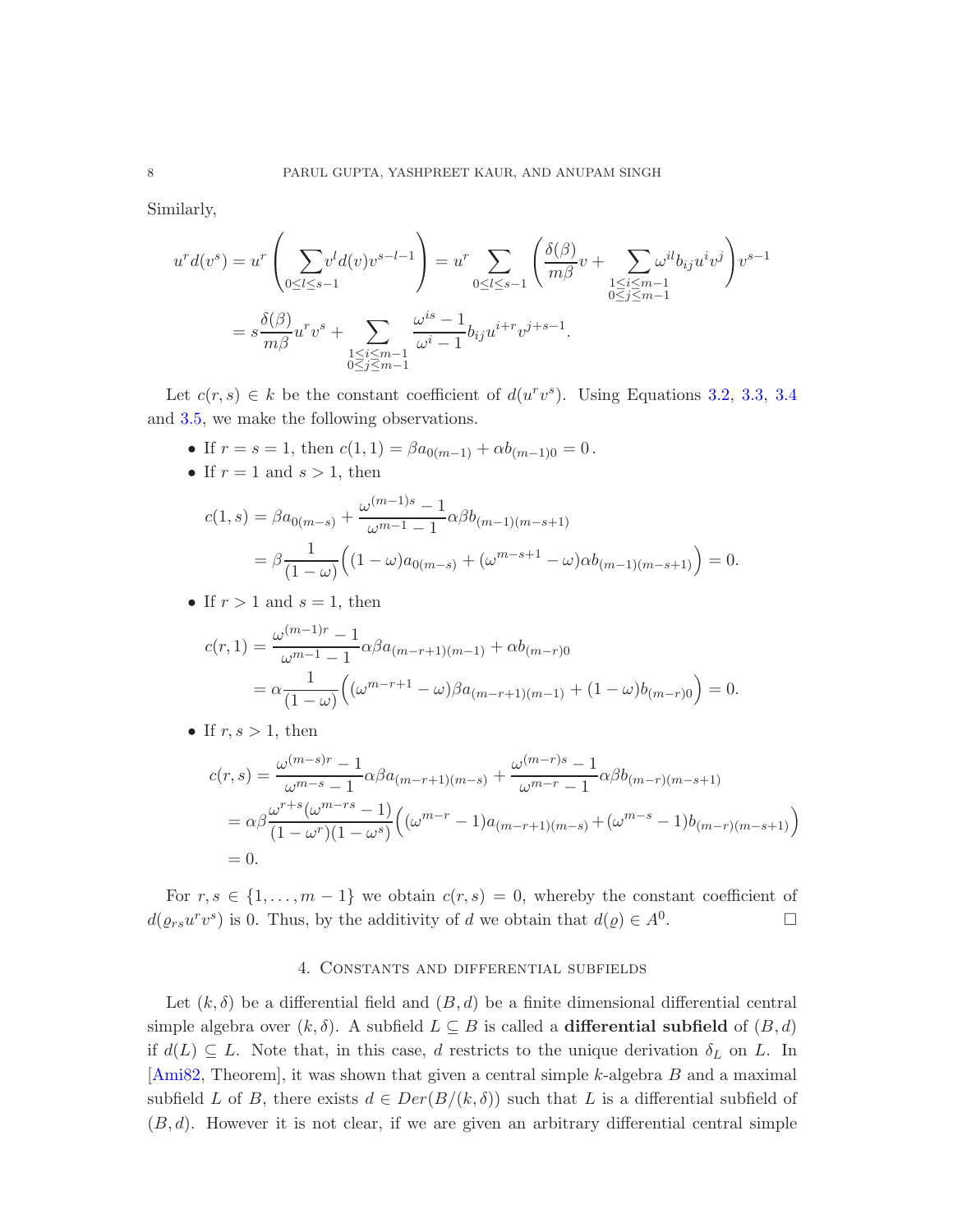<span id="page-8-2"></span>algebra  $(B, d)$  over  $(k, \delta)$ , does it always contains a maximal differential subfield? In this section, we investigate this for symbol algebras.

We recall that  $C_{B,d} = \{b \in B \mid d(b) = 0\}$  is the set of constants of  $(B,d)$ . For an element  $\vartheta \in B$ , let  $Z_B(\vartheta) = {\varrho \in B \mid \varrho \vartheta = \vartheta \varrho}$  is the **centraliser of**  $\vartheta$  in B.

<span id="page-8-0"></span>For a differential symbol algebra  $(A, d)$ , we show that there always exists a maximal differential subfield of A when  $\delta$  is the zero derivation on k.

**Theorem 4.1.** Let  $(k, \theta)$  be a differential field with zero derivation  $\theta$ . Let  $(A, d)$  be a differential symbol algebra over  $(k, \theta)$ . Then

(1) for  $\vartheta \in A$ ,  $C_{A,\partial_{\vartheta}} = Z_A(\vartheta)$ .

(2) for a maximal subfield  $k(\vartheta)$  of A,  $C_{A,\partial_{\vartheta}} = k(\vartheta)$ .

(3) there exists a maximal differential subfield of A.

*Proof.* (1) Note that, for  $\varrho \in A$  we have  $0 = \partial_{\vartheta}(\varrho) = \varrho \vartheta - \vartheta \varrho$  if and only if  $\varrho \in Z_A(\vartheta)$ .

(2) For a maximal subfield  $k(\vartheta)$  of A, we have  $Z_A(\vartheta) = k(\vartheta)$ , hence the statement follows from (1).

(3) By Proposition [3.1](#page-4-0) [\(2\)](#page-4-7) we have that  $d = d_s + \partial_{\theta}$  for some  $\theta \in A^0$ . Since  $\theta$  is the zero derivation,  $d_s$  is also the zero derivation on A and hence  $d = \partial_{\vartheta}$ . Thus, by (1), the set of constants of  $(A, d)$  is  $Z_A(\vartheta)$ . Since  $[k(\vartheta) : k] \leq m$ , by the Double Centraliser Theorem we have that  $dim_k(Z_A(\vartheta)) \geq m$ , and hence  $Z_A(\vartheta)$  contains a maximal subfield L of A. Since  $L \subseteq Z_A(\vartheta)$  and  $d(Z_A(\vartheta)) = 0$ , we get that  $d(L) = 0$ , whereby  $d(L) \subseteq L$ .

**Example 4.2.** Let k be a number field containing a primitive mth root of unity. Then the zero derivation  $\theta$  is the unique derivation on k. Our Theorem above guarantees that for any differential symbol algebra  $(A, d)$  over  $(k, \theta)$ , there exists a maximal differential subfield.

In view of Theorem [4.1,](#page-8-0) it is interesting to construct examples of differential symbol algebras over a differential field (with a non-zero derivation) which do not have any maximal differential subfield. Let C be a field of characteristic 0 and  $C(t)$  be the rational function field in one variable t. Then the C-linear map  $\frac{d}{dt}$ :  $C(t) \rightarrow C(t)$  determined by  $\frac{d}{dt}(t^n) = nt^{n-1}$  is a derivation on  $C(t)$ . Then  $\frac{d}{dt}$  is a non-zero derivation on  $C(t)$ and its field of constants is  $C$ . In the following proposition, assuming that  $C$  contains a primitive mth root of unity, we give a class of matrices  $P \in M_m(C(t))$  such that the differential algebra  $(M_m(C(t)), d_P)$  has no cyclic differential subfield. This generalises Proposition 4.7 of [\[KS21\]](#page-20-2).

<span id="page-8-1"></span>**Proposition 4.3.** Let  $(C, \theta)$  be a differential field with zero derivation  $\theta$ . Assume that char(C) = 0 and C contains a primitive mth root of unity, say  $\omega$ . Let  $k = C(t)$  and  $\delta = \frac{d}{dt}$  on k and  $A = M_m(k)$ . Let  $f \in k$  and  $\lambda_1, \ldots, \lambda_m \in C^\times$  such that  $\lambda_i \neq \lambda_j$  if  $i \neq j$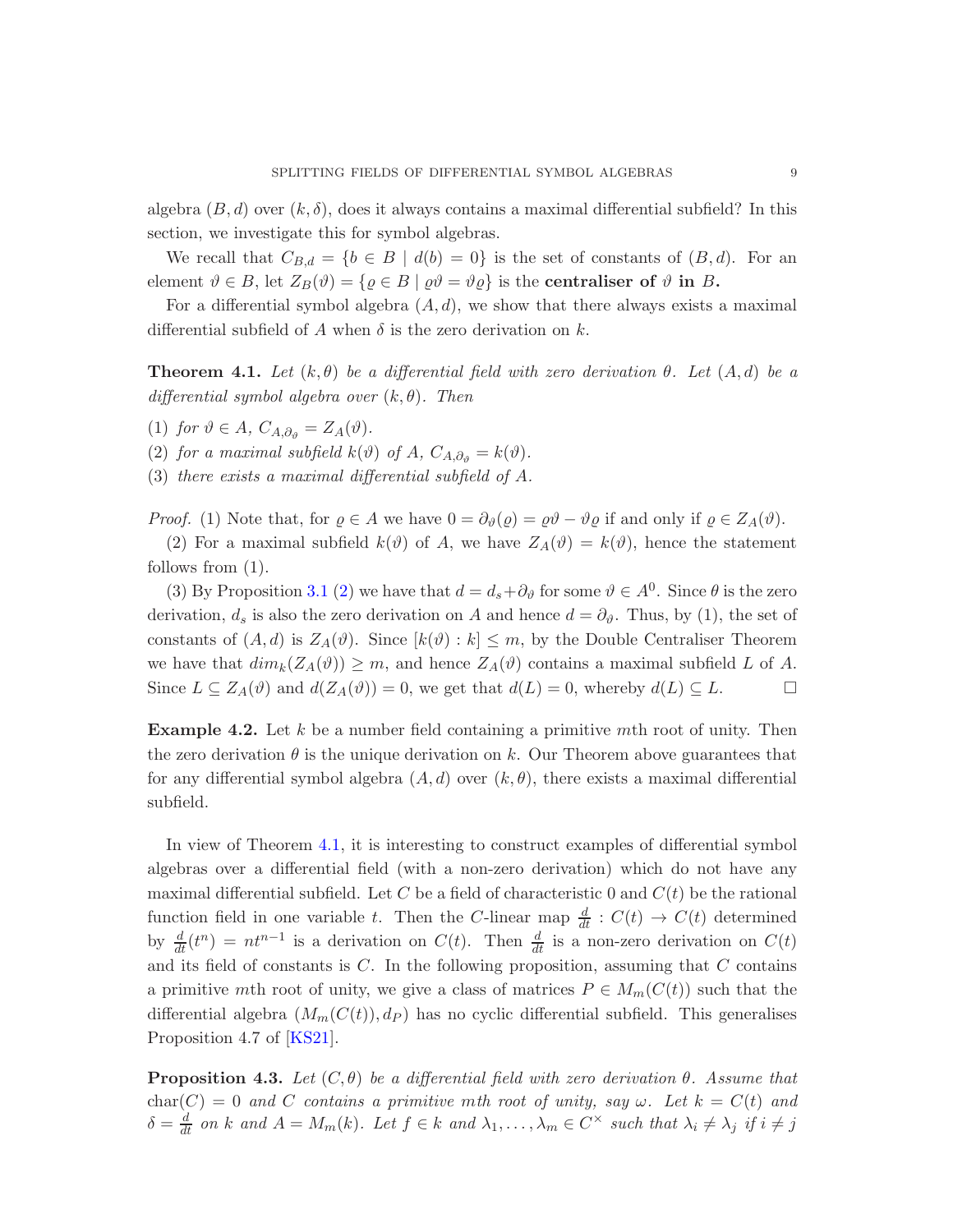<span id="page-9-4"></span>and consider the matrix

$$
P = \begin{pmatrix} \lambda_1 & \dots & f \\ \vdots & \ddots & \vdots \\ 0 & \dots & \lambda_m \end{pmatrix} \in A.
$$

We have the following

\n- (1) 
$$
d_P(L) \not\subset L
$$
 for any cyclic subfield  $L$  of  $A$  such that  $[L:k] > 1$ .
\n- (2)  $X \in C_{A,d_P}$  if and only if  $X = \begin{pmatrix} \mu_1 & \cdots & x \\ \vdots & \ddots & \vdots \\ 0 & \cdots & \mu_m \end{pmatrix}$  where  $\mu_1, \ldots, \mu_m \in C$ ,  $x \in C(t)$  such that  $\delta(x) + (\lambda_m - \lambda_1)x + f(\mu_1 - \mu_m) = 0$ .
\n- (3) If  $f = \frac{f_1}{f_2}$  such that  $(f_1, f_2) = 1$  and  $f_2$  has an irreducible factor with multiplicity
\n

<span id="page-9-3"></span>1, then 
$$
C_{A,d_P} = \{ \text{diag}(\mu_1, \ldots, \mu_{m-1}, \mu_1) \mid \mu_1, \ldots, \mu_{m-1} \in C \}
$$
,

*Proof.* (1) Let L be a cyclic subfield of the algebra  $M_m(k)$ . Set  $m_1 = [L : k]$ . Then, by Kummer Theory [\[GS06,](#page-19-5) Corollary 4.3.9], there exists  $X \in M_m(k)$  such that  $L = k(X)$ and  $X^{m_1} = \varphi$  for some  $\varphi \in k^{\times} \setminus k^{\times m_1}$ . Then  $X^m = \vartheta$  where  $\vartheta = \varphi^{\frac{m}{m_1}} \in k^{\times}$ . Since  $\varphi \notin k^{\times m_1}$ , we have  $\vartheta \notin k^{\times m}$ .

Suppose that  $d_P(L) \subseteq L$ . Then  $d_P$  must coincide with the unique extension of  $\delta$  on L and hence  $d_P(X) = \frac{\delta(\vartheta)}{m\vartheta} X$ . On the other hand,  $d_P(X) = \delta^c(X) + XP - PX$ . Thus

(4.1) 
$$
\delta^{c}(X) + XP - PX = \frac{\delta(\vartheta)}{m\vartheta}X.
$$

Writing  $X = (x_{ij}) \in M_m(k)$ , and comparing the coordinates of the matrices in the above equation, we obtain

<span id="page-9-0"></span>(4.2) 
$$
\delta(x_{ij}) + (\lambda_j - \lambda_i)x_{ij} = \frac{\delta(\vartheta)}{m\vartheta}x_{ij} \text{ for } 1 < i \leq m, 1 \leq j < m,
$$

<span id="page-9-1"></span>(4.3) 
$$
\delta(x_{im}) + (\lambda_m - \lambda_i)x_{im} + fx_{i1} = \frac{\delta(\vartheta)}{m\vartheta}x_{im} \text{ for } 1 < i \leq m,
$$

<span id="page-9-2"></span>(4.4) 
$$
\delta(x_{1j}) + (\lambda_j - \lambda_1)x_{1j} - fx_{mj} = \frac{\delta(\vartheta)}{m\vartheta}x_{1j} \text{ for } 1 \leq j < m,
$$

(4.5) 
$$
\delta(x_{1m}) + (\lambda_m - \lambda_1)x_{1m} + f(x_{11} - x_{mm}) = \frac{\delta(\vartheta)}{m\vartheta}x_{1m}.
$$

For  $g, h \in C[t] \setminus \{0\}$ , define  $\deg(\frac{h}{g}) = \deg(h) - \deg(g)$  and observe that, for any  $x \in k^{\times}$ and  $\mu \in C^{\times}$ ,  $\deg(\delta(x)) \neq \deg((\frac{\delta(\vartheta)}{m\vartheta} + \mu)x)$ . Thus Equation [\(4.2\)](#page-9-0) implies that  $x_{ij} = 0$  for  $1 < i \leq m, 1 \leq j < m$  and  $i \neq j$ . For  $2 \leq i, j \leq m-1$ , Equation [\(4.3\)](#page-9-1) and Equation [\(4.4\)](#page-9-2) become  $\delta(x_{im}) + (\lambda_m - \lambda_i)x_{im} = \frac{\delta(\theta)}{m\theta}x_{im}$  and  $\delta(x_{1j}) + (\lambda_j - \lambda_1)x_{1j} = \frac{\delta(\theta)}{m\theta}x_{1j}$  respectively and hence again by the same argument we obtain  $x_{im} = 0 = x_{ij}$  for  $2 \le i, j \le m - 1$ . Thus, for  $1 \leq i, j \leq m$ , if  $x_{ij} \neq x_{1m}$  and  $i \neq j$ , then  $x_{ij} = 0$ .

Now comparing the diagonal entries in the matrix equation  $X^m = \vartheta \in M_m(k)$  gives that  $x_{ii}^m = \vartheta$  for  $1 \le i \le m$ . In particular,  $\vartheta \in k^{\times m}$ , which is a contradiction as observed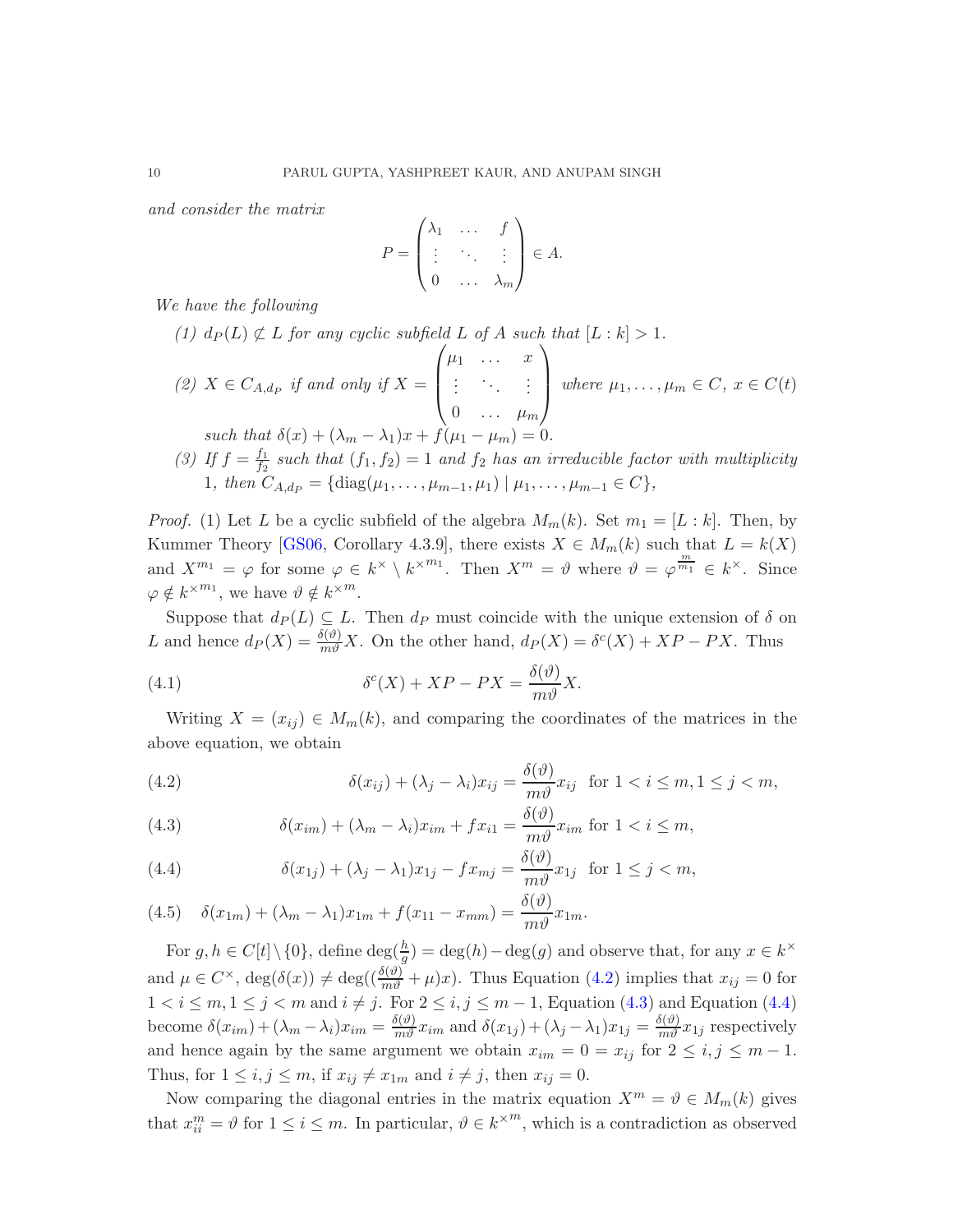<span id="page-10-2"></span>in the first paragraph. Thus we conclude that  $d_P(L) \not\subset L$  for any cyclic subfield of  $M_m(k)$ .

(2) Let  $X = (x_{ij}) \in C_{A,d_p}$ . By comparing the coordinates in the matrix equation  $d_P(X) = 0$  we get the following equations:

$$
\delta(x_{ij}) + (\lambda_j - \lambda_i)x_{ij} = 0 \text{ for } 1 < i \le m, 1 \le j < m,
$$
  

$$
\delta(x_{im}) + (\lambda_m - \lambda_i)x_{im} + fx_{i1} = 0 \text{ for } 1 < i \le m,
$$
  

$$
\delta(x_{1j}) + (\lambda_j - \lambda_1)x_{1j} - fx_{mj} = 0 \text{ for } 1 \le j < m,
$$
  
(4.6) 
$$
\delta(x_{1m}) + (\lambda_m - \lambda_1)x_{1m} + f(x_{11} - x_{mm}) = 0.
$$

<span id="page-10-0"></span>Arguing with the degree function, first three equations imply that for  $1 \leq i, j \leq m$ , if  $x_{ij} \neq x_{1m}$  and  $i \neq j$ , then  $x_{ij} = 0$  and  $\delta(x_{ii}) = 0$ . Thus for  $1 \leq i \leq m$ ,  $x_{ii} \in C$  and  $x_{11}, x_{mm}, x_{1m}$  must satisfy Equation [\(4.6\)](#page-10-0).

(3) Let  $x_{1m} = \frac{g}{h}$  with  $g, h \in C[t]$  such that  $(g, h) = 1$ . Since  $f_2 \notin C$ , Equation [\(4.6\)](#page-10-0) implies that  $h \notin C$ . Let  $H = \gcd(h, \delta(h))$  and let  $h_1, h_2 \in C[t]$  be such that  $h = Hh_1$ and  $\delta(h) = Hh_2$ . Note that  $(h_1, h_2) = 1$ . Then from Equation [\(4.6\)](#page-10-0), we get

$$
f_2(\delta(g)h_1 + g((\lambda_m - \lambda_1)h_1 - h_2) + f_1 H h_1^2(x_{11} - x_{mm}) = 0.
$$

Since h is coprime to the polynomial  $(\delta(g)h_1 + g((\lambda_m - \lambda_1)h_1 - h_2))$ , we get  $Hh_1^2$  divides  $f_2$  and since  $f_1$  is coprime to  $f_2$ , we get  $f_2$  divides  $Hh_1^2$ , whereby  $f_2 = Hh_1^2$ . Thus for every irreducible factor p of  $f_2$ , we have  $p^2|f_2$ , which is contradiction. Hence  $x_{1m} = 0$ and Equation [\(4.6\)](#page-10-0) holds if  $x_{11} = x_{mm}$ .

**Remark 4.4.** Note that, for  $m = 2$  and  $f = \frac{f_1}{f_2}$  $\frac{J_1}{f_2}$  such that  $f_1$  and  $f_2$  are coprime and  $f_2$ has an irreducible factor with multiplicity 1 (e.g.  $f = \frac{1}{t}$ ), using Proposition [4.3](#page-8-1) [\(3\)](#page-9-3) we get that  $C_{A,d_P} = C$  (see [\[KS21,](#page-20-2) Proposition 4.7]).

<span id="page-10-1"></span>In the following theorem, we study differential symbol algebras containing certain type of new constants.

**Theorem 4.5.** Let  $(k, \delta)$  be a differential field and  $A = (\alpha, \beta)_{k,\omega}$  be a symbol algebra of degree m with generators u, v. Let  $d \in Der(A/(k, \delta))$  be such that  $d(k(u)) \subseteq k(u)$ . Let  $\vartheta = \vartheta_0 + \vartheta_1 v + \cdots + \vartheta_{m-1} v^{m-1}$  with  $\vartheta_0, \vartheta_1, \ldots, \vartheta_{m-1} \in k(u)$  be such that  $d(\vartheta) = 0$ . Then for  $1 \leq p \leq m-1$  such that  $\vartheta_p \in k(u)^{\times}$ , there exists a non-zero constant  $c_p \in k$  such that the algebra  $(\alpha, c_p \beta^p)$  splits over k.

In particular, if A is a division algebra and there is an element  $\vartheta \in A \setminus k(u)$  with  $d(\vartheta) = 0$ , then there exists a non-zero constant c in k and an integer  $1 \le p \le m-1$  such that the algebra  $(\alpha, c\beta^p)$  splits over k.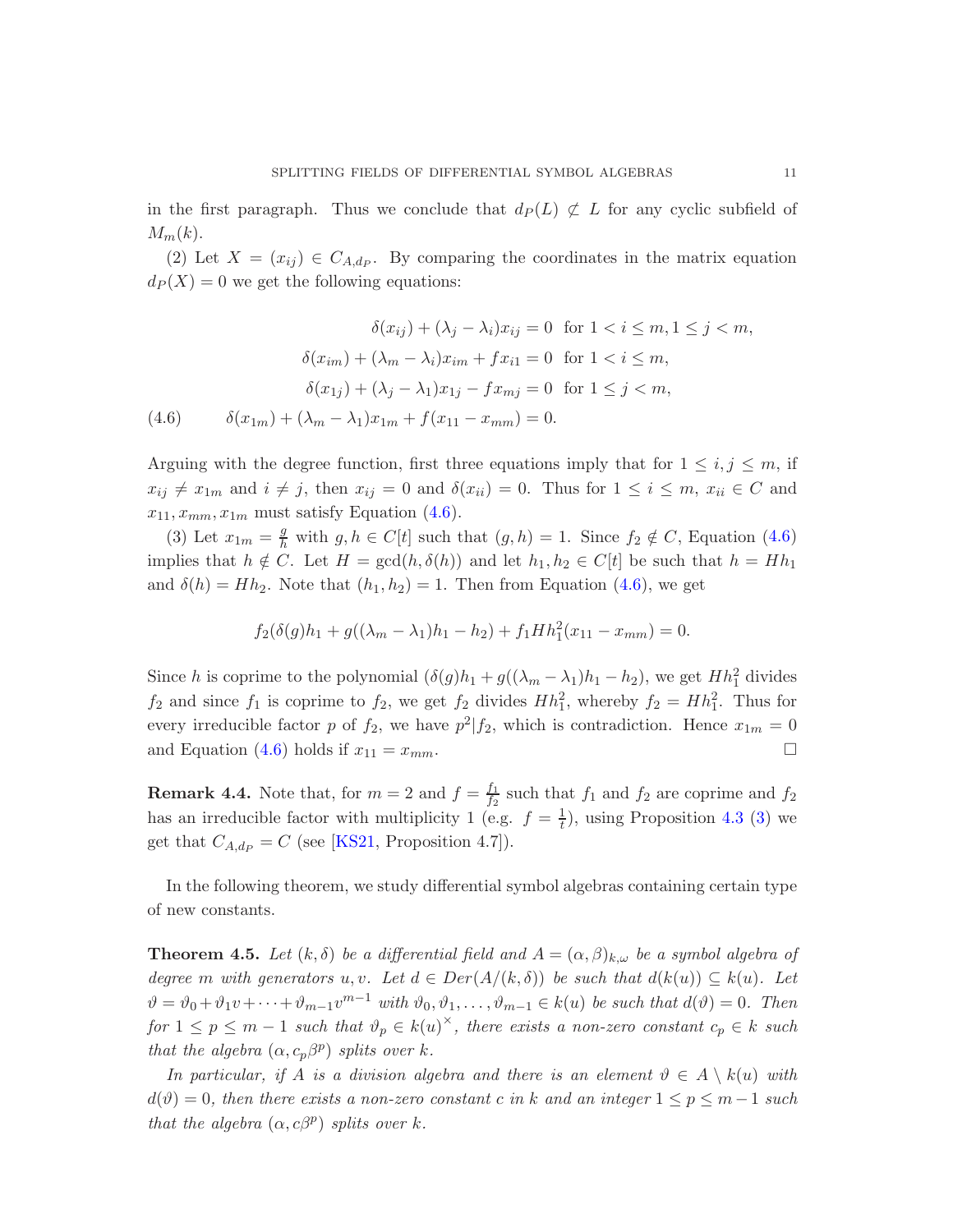<span id="page-11-0"></span>*Proof.* Let  $\vartheta = \sum_{0 \le j \le m-1} \vartheta_j v^j$ , where  $\vartheta_j \in k(u)$ . Since  $d(u) \in k(u)$ , by Proposition [3.1](#page-4-0) (1), we have  $d(u) = \frac{\delta(\alpha)}{m\alpha}u$  and  $d(v) = \left(\frac{\delta(\beta)}{m\beta} + \sum_{1 \leq i \leq m-1} b_{i1}u^i\right)v$  for some  $b_{i1} \in k$ . Then

$$
d(\vartheta) = d(\vartheta_0) + \sum_{1 \leq j \leq m-1} \left( d(\vartheta_j) + \vartheta_j \left( j \frac{\delta(\beta)}{m\beta} + \sum_{1 \leq i \leq m-1} (1 + \omega^i + \dots + \omega^{(j-1)i}) b_{i1} u^i \right) \right) v^j.
$$

Since  $\vartheta$  is a constant,  $d(\vartheta_0) = 0$  and for  $1 \leq j \leq m - 1$ 

$$
d(\vartheta_j) + \vartheta_j \left( j \frac{\delta(\beta)}{m\beta} + \sum_{1 \leq i \leq m-1} (1 + \omega^i + \dots + \omega^{(j-1)i}) b_{i1} u^i \right) = 0.
$$

Let  $p \in \{1, \ldots, m-1\}$  be such that  $\vartheta_p \in k(u)^\times$ . Then

$$
d(\vartheta_p) = -\left(p\frac{\delta(\beta)}{m\beta} + \sum_{1 \leq i \leq m-1} (1 + \omega^i + \dots + \omega^{(p-1)i})b_{i1}u^i\right)\vartheta_p.
$$

Let  $\xi \in \overline{k}$  be such that  $\xi^m = \alpha$ . Let  $\psi : k(u) \to k(\xi)$  be the k-algebra homomorphism determined by  $u \mapsto \xi$ . Note that  $\psi \circ d = \delta_{k(\xi)} \circ \psi$ . Let  $\gamma = \psi(\vartheta_p^{-1}) \in k(\xi)$ . Then

$$
\delta_{k(\xi)}(\gamma) = \left( p \frac{\delta(\beta)}{m\beta} + \sum_{1 \leq i \leq m-1} (1 + \omega^i + \dots + \omega^{(p-1)i}) b_{i1} \xi^i \right) \gamma.
$$

Assume G be the differential Galois group of  $k(\xi)/k$  and let  $s = \frac{m}{\lfloor k(\xi) \rfloor}$  $\frac{m}{[k(\xi):k]}$ . Then

$$
\delta(\mathrm{Nr}_{k(\xi)/k}(\gamma)) = \sum_{\tau \in G} \tau(\delta_{k(\xi)}(\gamma)) \left( \prod_{\sigma \in G, \sigma \neq \tau} \sigma(\gamma) \right)
$$
  
\n
$$
= \sum_{\tau \in G} \tau \left( p \frac{\delta(\beta)}{m\beta} + \sum_{1 \le i \le m-1} (1 + \omega^i + \dots + \omega^{(p-1)i}) b_{i1} \xi^i \right) \left( \prod_{\sigma \in G} \sigma(\gamma) \right)
$$
  
\n
$$
= \mathrm{Nr}_{k(\xi)/k}(\gamma) \mathrm{Tr}_{k(\xi)/k} \left( p \frac{\delta(\beta)}{m\beta} + \sum_{1 \le i \le m-1} (1 + \omega^i + \dots + \omega^{(p-1)i}) b_{i1} \xi^i \right)
$$
  
\n
$$
= \mathrm{Nr}_{k(\xi)/k}(\gamma) \left( p \frac{\delta(\beta)}{s\beta} + \sum_{1 \le i \le m-1} (1 + \omega^i + \dots + \omega^{(p-1)i}) b_{i1} \mathrm{Tr}_{k(\xi)/k}(\xi^i) \right)
$$
  
\n
$$
= \mathrm{Nr}_{k(\xi)/k}(\gamma) p \frac{\delta(\beta)}{s\beta}.
$$

Thus

$$
\frac{\delta(\mathrm{Nr}_{k(\xi)/k}(\gamma^s))}{\mathrm{Nr}_{k(\xi)/k}(\gamma^s)} = \frac{\delta(\beta^p)}{\beta^p} \quad \text{and} \quad \delta\left(\frac{\mathrm{Nr}_{k(\xi)/k}(\gamma^s)}{\beta^p}\right) = 0.
$$

Therefore, there exists a nonzero constant c in k such that  $\text{Nr}_{k(\xi)/k}(\gamma^s) = c\beta^p$  and the algebra  $(\alpha, c\beta^p)$  splits over k (see [\[GS06\]](#page-19-5), Corollary 4.7.7).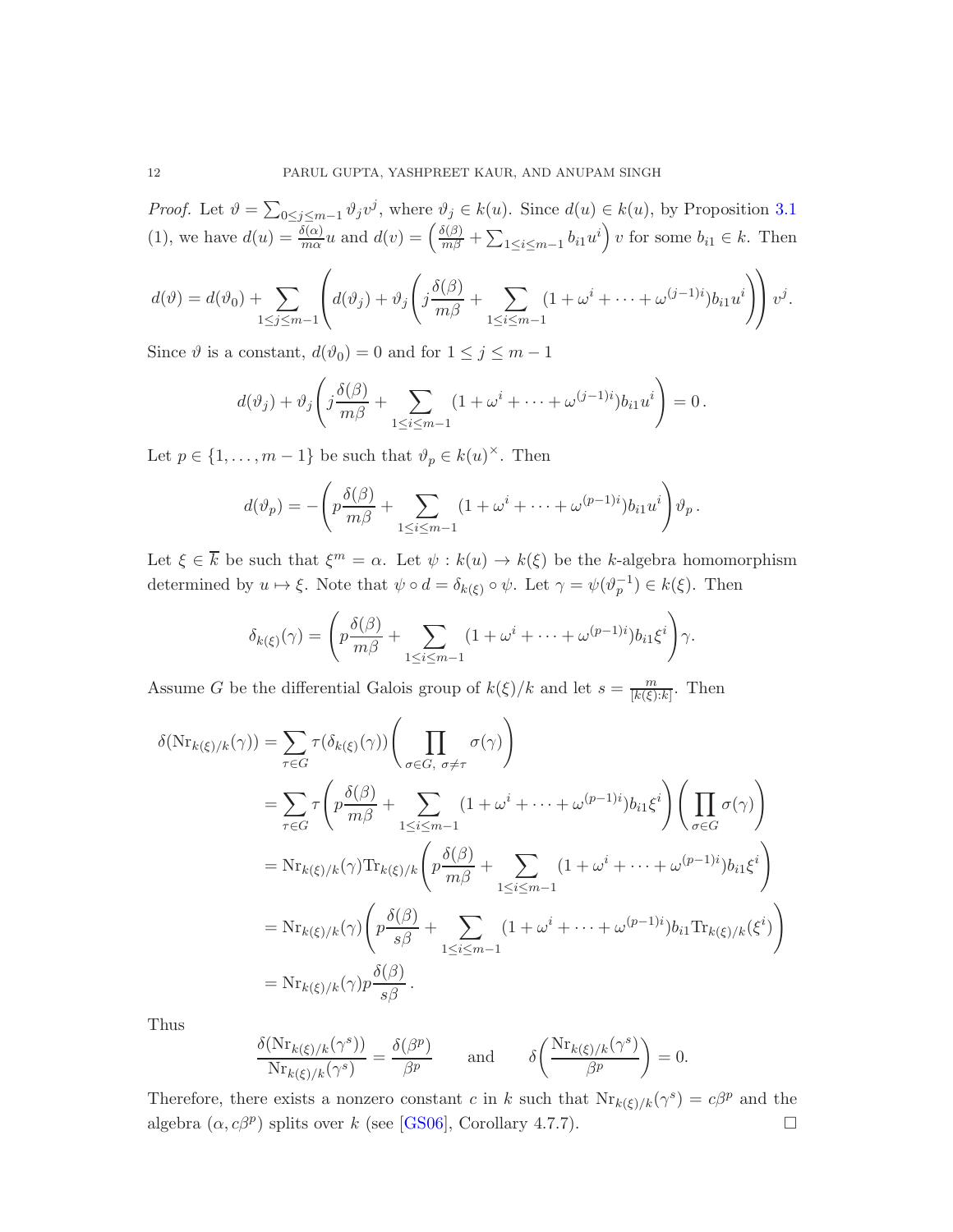Now we consider the differential symbol algebra  $((\alpha, \beta)_{k,\omega}, d_s)$  over  $(k, \delta)$  and study the new constants. As an application of Theorem [4.5,](#page-10-1) we further obtain sufficient conditions on  $\alpha, \beta$  so that  $(\alpha, c\beta)_{k,\omega}$  splits over k for some constant  $c \in k$ .

<span id="page-12-0"></span>**Corollary 4.6.** Let  $(k, \delta)$  be a differential field and consider the differential symbol algebra  $(A = (\alpha, \beta)_{k,\omega}, d_s)$  of degree m. Then we have the following

- (1)  $C_{k,\delta} \subsetneq C_{A,d_s}$  if and only if  $\alpha^{-i}\beta^{-j} \in C_{k,\delta} k^{\times m}$  for some  $0 \leq i,j \leq m-1, i+j \neq 0$ .
- (2) For  $1 \leq j \leq m-1$ , if  $\alpha^{-i}\beta^{-j} \in C_{k,\delta} k^{\times m}$  for some  $0 \leq i \leq m-1$  then there exists  $c_j \in C_{k,\delta}$  such that  $(\alpha, c_j \beta^j)$  splits over k.

*Proof.* (1) We have  $d_s(u) = \frac{\delta(\alpha)}{m\alpha}u$  and  $d_s(v) = \frac{\delta(\alpha)}{m\alpha}v$ . Let  $\vartheta = \sum_{0 \le i,j \le m-1} \vartheta_{ij}u^iv^j$ , where  $\vartheta_{ij} \in k$  such that  $d(\vartheta) = 0$ . We have

$$
d(\vartheta) = \sum_{0 \le i, j \le m-1} \left( \delta(\vartheta_{ij}) + i \frac{\delta(\alpha)}{m\alpha} \vartheta_{ij} + j \frac{\delta(\beta)}{m\beta} \vartheta_{ij} \right) u^i v^j.
$$

Thus  $d(\vartheta) = 0$  if and only if, for  $0 \leq i, j \leq m-1$ , either  $\vartheta_{ij} = 0$  or

$$
\frac{\delta(\vartheta_{ij}^m)}{\vartheta_{ij}^m} = -\left(i\frac{\delta(\alpha)}{\alpha} + j\frac{\delta(\beta)}{\beta}\right),\,
$$

that is

$$
c_{ij}\vartheta_{ij}^m = \alpha^{-i}\beta^{-j} \text{ for some } c_{ij} \in C_{A,d_s},
$$

and observe that  $c_{ij} \in k$  and hence  $c_{ij} \in C_{k,\delta}$ .

We obtain that  $\vartheta \in C_{A,d_s} \setminus C_{k,\delta}$  if and only if  $\alpha^{-i}\beta^{-j} \in C_{k,\delta} k^{\times m}$  for some  $0 \le i, j \le k$  $m-1, i+j \neq 0$ . This shows (1).

(2) Suppose that, for  $1 \leq j \leq m-1$  and  $0 \leq i \leq m-1$ , we have  $\alpha^{-i}\beta^{-j} = c\lambda^m$ with  $c \in C_{k,\delta}$  and  $\lambda \in k$ . Then  $d_s(\lambda u^i v^j) = 0$  implies that  $\lambda u^i v^j \in C_{A,d_s}$ . As  $j \neq 0$ , we get  $\lambda u^i v^j \notin k(u)$ . Since  $\lambda u^i \in k(u)^{\times}$ , by Theorem [4.5,](#page-10-1) there exists  $c_j \in C_{k,\delta}$  such that  $(\alpha, c_j \beta^j)$  splits over k.

**Example 4.7.** Let  $(C, \theta)$  be a differential field with zero derivation  $\theta$  (e.g.  $C = \mathbb{Q}(\omega)$ ). Assume that  $char(C) = 0$  and C contains a primitive mth root of unity, say  $\omega$ . Let  $k = C(t)$  and  $\delta = \frac{d}{dt}$  on k.

(i) Let  $f, g \in C[t]$  be coprime and square-free. Observe that, if  $f^{-i}g^{-j} = ch^m$  with  $c \in C$  and  $h \in k$  for some  $0 \le i, j \le m-1$  then  $i = j = 0$ . By Corollary [4.6](#page-12-0) (1),  $C_{(f,g)_{k,\omega},d_s} = C_{k,\delta}.$ 

(*ii*) Let  $f \in C[t]$  be square-free and  $c \in C^{\times}$ . For  $1 \leq r \leq m-1$ , consider the algebra  $A = (cf, f^r)_{k,\omega}$ . Note that, for  $i = r, j = m - 1$  we have that  $(cf)^{-r}(f^r)^{-(m-1)} =$  $c^{-r}f^{-mr} \in Ck^{\times m}$ . Note that

$$
d_s(x^{-r}y) = 0,
$$

hence  $Cx^{-r}y \subseteq C_{A,d_s} \setminus k(x)$ . Then the algebra  $(cf, (-c)^r f^r)_{k,\omega}$  is split.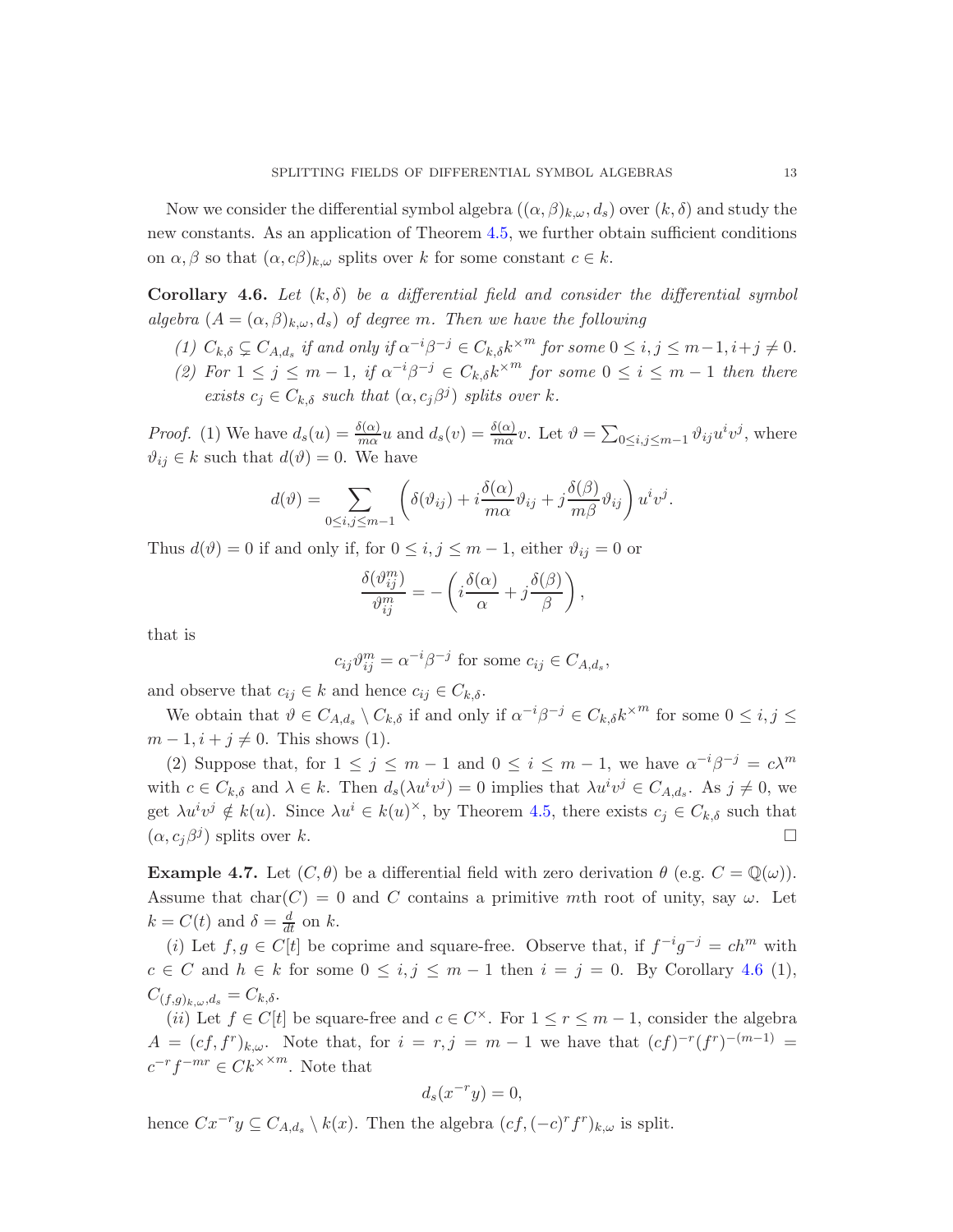## <span id="page-13-1"></span>14 PARUL GUPTA, YASHPREET KAUR, AND ANUPAM SINGH

### 5. Differential splitting fields

Our goal in this section is to show that an arbitrary differential symbol algebra  $(A, d)$ over a differential field  $(k, \delta)$  is split by a finitely generated field extension of k and the differential symbol algebra  $(A, d_s)$  is split by a finite field extension of k.

Let  $A = (\alpha, \beta)_{k,\omega}$  be a symbol algebra. We know that for  $\xi \in \overline{k}$  such that  $\xi^m = \alpha$ , the field extension  $k(\xi)$  splits the algebra A in the usual sense, as  $\Phi_{A,\xi}: A \otimes_k k(\xi) \to$  $M_m(k(\xi))$  is a  $k(\xi)$ -algebra isomorphism (see Example [2.3\)](#page-3-2). Furthermore, there exists a matrix  $P \in M_m(k(\xi))$  such that the differential algebras  $(A \otimes_k k(\xi), d^* = d \otimes \delta_{k(\xi)})$  and  $(M_m(k(\xi)), d_P)$  over  $(k(\xi), \delta_{k(\xi)})$  are differential isomorphic (see [\[JM08,](#page-20-1) Proposition 1]). In the following lemma, we first determine such a matrix P.

<span id="page-13-0"></span>**Lemma 5.1.** Let  $(k, \delta)$  be a differential field. Let  $A = (\alpha, \beta)_{k,\omega}$  be a symbol algebra and  $d \in Der(A/(k,\delta))$ . Let  $\xi \in \overline{k}$  be such that  $\xi^m = \alpha$ . Then

$$
\Phi_{A,\xi}: (A \otimes_k k(\xi), d^*) \to (M_m(k(\xi)), d_P)
$$

is a differential isomorphism of algebras over  $(k(\xi), \delta_E)$  for a unique  $P = (p_{rs})_{0 \leq r,s \leq m-1}$  $M_m(k(\xi))$  defined as follows:

$$
p_{rs} = \begin{cases} \sum_{0 \le i \le m-1} a_{i(r-s)} \xi^i \omega^{(m-r)i} & \text{if } 1 < r \le m-1 \text{ and } 0 \le s < r \,, \\ \beta \sum_{0 \le i \le m-1} a_{i(m+r-s))} \xi^i \omega^{(m-r)i} & \text{if } 1 < s \le m-1 \text{ and } 0 \le r < s \,, \\ \sum_{1 \le i \le m-1} a_{i0} \xi^i \omega^{(m-r)i} - \sum_{1 \le i \le m-1} \frac{\omega^{(m-r)i} \delta(\beta)}{(\omega^i - 1)m\beta} & \text{if } 0 \le r = s \le m-1 \,. \end{cases}
$$

*Proof.* Let  $d_{\Phi}$  be the derivation on  $A \otimes_k k(\xi)$  such that  $\Phi_{A,\xi}$  is a differential isomorphism of the differential algebras  $(A \otimes_k k(\xi), d_{\Phi})$  and  $(M_m(k(\xi)), \delta^c_{k(\xi)})$ , i.e.  $\Phi_{A,\xi} \circ d_{\Phi} = \delta^c_{k(\xi)} \circ d_{\Phi}$  $\Phi_{A,\xi}$ . Then

$$
\Phi_{A,\xi} \circ d_{\Phi}(u \otimes 1) = \delta^c_{k(\xi)}(\Phi_{A,\xi}(u \otimes 1)) = \delta^c_{k(\xi)}(\mathcal{A}) = \delta_{k(\xi)}(\xi)\mathcal{A} = \frac{\delta(\alpha)}{m\alpha}\mathcal{A} = \Phi_{A,\xi}\left(\frac{\delta(\alpha)}{m\alpha}u \otimes 1\right)
$$

and 
$$
\Phi_{A,\xi} \circ d_{\Phi}(v \otimes 1) = \delta_{k(\xi)}^c(\Phi_{A,\xi}(v \otimes 1)) = \delta_{k(\xi)}^c(\mathcal{B}) = \begin{pmatrix} \delta(\beta) \\ 0_{m-1} \end{pmatrix}
$$
  
=  $\Phi_{A,\xi} \left( \sum_{0 \le i \le m-1} \frac{\delta(\beta)}{m \alpha \beta} u^i v \otimes \xi^{m-i} \right).$ 

Since  $\Phi_{A,\xi}$  is an isomorphism, we conclude that

$$
d_{\Phi}(u \otimes 1) = \frac{\delta(\alpha)}{m\alpha}u \otimes 1
$$
 and  $d_{\Phi}(v \otimes 1) = \sum_{0 \le i \le m-1} \frac{\delta(\beta)}{m\alpha\beta}u^iv \otimes \xi^{m-i}$ .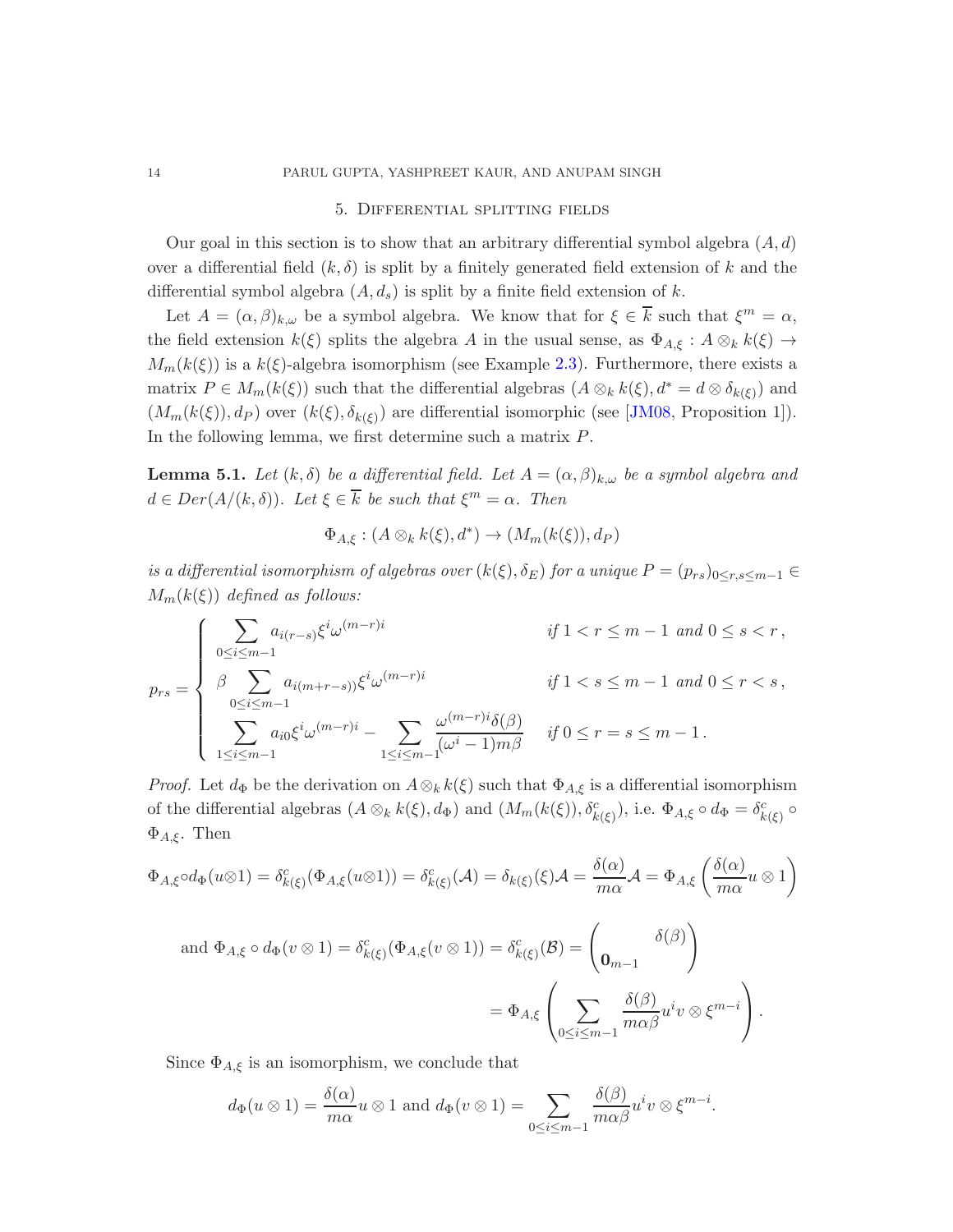<span id="page-14-1"></span>Note that, for  $w = \sum_{1 \leq i \leq m-1}$  $\frac{\delta(\beta)}{m\alpha\beta(\omega^i-1)}u^i\otimes\xi^{m-i}$  we have  $d_\Phi=d_s^*+\partial_w$ .

Let  $\vartheta \in A^0$  so that  $d = d_s + \partial_{\vartheta}$  and  $d^* = d_s^* + \partial_{\vartheta \otimes 1}$ . By [\[Ami82,](#page-19-3) Proposition 1], there exists  $\varrho \in A \otimes_k k(\xi)$  such that  $d^* = d_{\Phi} + \partial_{\varrho}$ . Then

$$
d_{\Phi} + \partial_{\varrho} = d^* = d^*_{s} + \partial_{\vartheta \otimes 1} = d_{\Phi} - \partial_{w} + \partial_{\vartheta \otimes 1} = d_{\Phi} + \partial_{\vartheta \otimes 1 - w},
$$

whereby  $\varrho = \vartheta \otimes 1 - w$ . Note that, for  $P = \Phi_{A,\xi}(\varrho)$  we have that  $\Phi_{A,\xi} \circ d^* = d_P \circ \Phi_{A,\xi}$ . It is easy to check that  $P$  is as defined in the statement.  $\Box$ 

**Corollary 5.2.** Let  $(k, \delta)$  be a differential field. Let  $A = (\alpha, \beta)_{k,\omega}$  be a symbol algebra and  $d \in Der(A/(k,\delta))$ . There is a differential field extension  $(E,\delta_E)$  of  $(k,\delta)$  such that E is finitely generated over k as a field and  $(E, \delta_E)$  splits  $(A, d)$ .

*Proof.* The proof of  $[KS21, Theorem 4.1, (ii)]$  in the quaternion case goes through for the general  $m$ .

We now focus on the differential algebra  $(A, d_s)$ . Let  $P_s$  be the matrix defined in Lemma [5.1](#page-13-0) such that  $(A \otimes_k k(\xi), d_s^*) \simeq (M_m(k(\xi), d_{P_s}))$  as differential algebras over  $(k(\xi), \delta_{k(\xi)})$ . We now calculate the matrix  $P_s$  explicitly.

<span id="page-14-0"></span>**Lemma 5.3.** The matrix  $P_s = \frac{\delta(\beta)}{m\beta} \text{diag}(t_0, t_1, \dots, t_{m-1})$  with  $t_r = \frac{m-1}{2} - r$ .

*Proof.* Since for  $d_s$ , we have that for all  $0 \le i, j \le m-1$  if  $a_{ij} \ne a_{10}$  and  $b_{ij} \ne b_{01}$  then  $a_{ij} = b_{ij} = 0$ , and we get by Lemma [5.1](#page-13-0) that

$$
P_s = \frac{\delta(\beta)}{m\beta} \text{diag}(t_0, t_1, \dots, t_{m-1}) \text{ with } t_r = -\sum_{1 \leq i \leq m-1} \frac{\omega^{(m-r)i}}{\omega^i - 1}.
$$

Our goal now is to show that  $t_r = \frac{m-1}{2} - r$ . Let  $0 \le r \le m-1$  and  $1 \le k \le \lfloor \frac{m-1}{2} \rfloor$ . Set

$$
S_{rk} = \frac{\omega^{(m-r)k}}{\omega^k - 1} + \frac{\omega^{(m-r)(m-k)}}{\omega^{m-k} - 1}.
$$

Then using the fact that  $\omega^m = 1$ , we obtain that

$$
S_{rk} = \frac{\omega^{m-(r+1)k} - \omega^{m-rk} + \omega^{(r+1)k} - \omega^{rk}}{(\omega^k - 1)(\omega^{m-k} - 1)} = \frac{-\omega^{m-(r+1)k}(\omega^k - 1) + \omega^{rk}(\omega^k - 1)}{(\omega^k - 1)(\omega^{m-k} - 1)}
$$
  
= 
$$
\frac{\omega^{rk} - \omega^{m-(r+1)k}}{\omega^{m-k} - 1} = \frac{\omega^{(2r+1)k} - 1}{\omega^{rk}(1 - \omega^k)} = \frac{-1}{\omega^{rk}}(1 + \omega^k + \omega^{2k} + \dots + \omega^{2rk})
$$
  
= 
$$
-(\omega^{m-rk} + \omega^{m-(r-1)k} + \dots + \omega^{m-k} + \omega^m + \omega^{m+k} + \dots + \omega^{rk})
$$
  
= 
$$
-\left(1 + \sum_{1 \leq i \leq r} \omega^{ik} + \sum_{1 \leq i \leq r} \omega^{m-ik}\right).
$$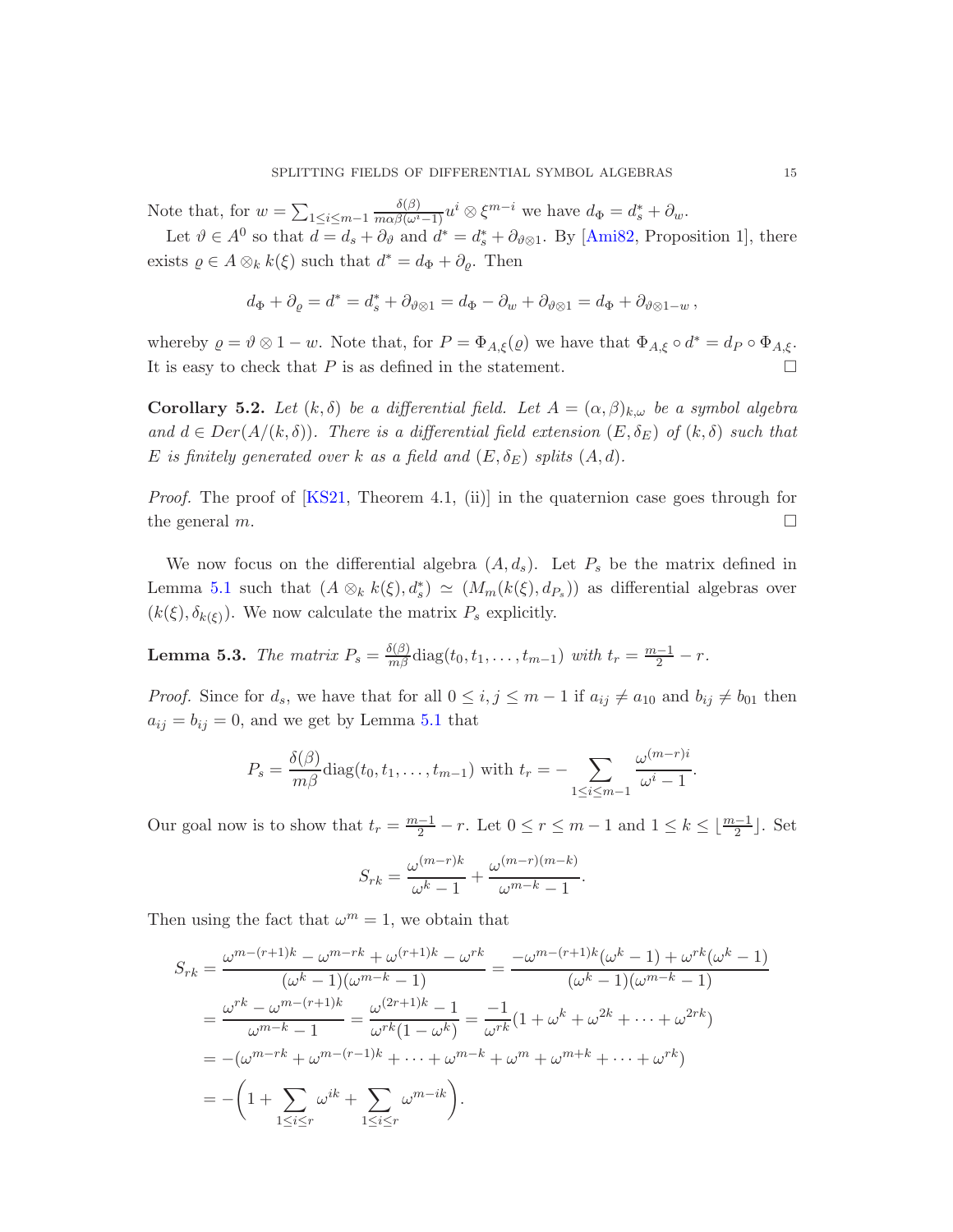Assume first that m is odd. Then

$$
\sum_{1 \le k \le \frac{m-1}{2}} S_{rk} = -\sum_{1 \le k \le \frac{m-1}{2}} \left( 1 + \sum_{1 \le i \le r} \omega^{ik} + \sum_{1 \le i \le r} \omega^{m-ik} \right)
$$
  
= 
$$
-\frac{m-1}{2} - \sum_{1 \le i \le r} \sum_{1 \le k \le \frac{m-1}{2}} \omega^{ik} + \omega^{m-ik} = -\frac{m-1}{2} - \sum_{1 \le i \le r} \sum_{1 \le k \le m-1} \omega^{ik}.
$$

Since  $1 + \sum_{1 \leq k \leq m-1} \omega^{ik} = 0$  for any  $1 \leq i \leq m-1$ , we obtain that

$$
t_r = -\sum_{1 \le k \le \frac{m-1}{2}} S_{rk} = \frac{m-1}{2} + \sum_{1 \le i \le r} (-1) = \frac{m-1}{2} - r.
$$

Assume now that  $m$  is even. Then

$$
\sum_{1 \le k \le \frac{m}{2}-1} S_{rk} + \frac{\omega^{(m-\frac{rm}{2})}}{\omega^{\frac{m}{2}} - 1} = - \sum_{1 \le k \le \frac{m}{2}-1} \left( 1 + \sum_{1 \le i \le r} \omega^{ik} + \sum_{1 \le i \le r} \omega^{m-ik} \right) + \frac{(-1)^{r+1}}{2}
$$

$$
= -\left(\frac{m}{2} - 1\right) - \sum_{1 \le i \le r} \sum_{1 \le k \le \frac{m}{2}-1} (\omega^{ik} + \omega^{m-ik}) + \frac{(-1)^{r+1}}{2}.
$$

Since  $1 + \sum_{k=1}^{m-1} \omega^{ik} = 0$  for any  $1 \le i \le m-1$ , we obtain that

$$
t_r = -\sum_{1 \le k \le \frac{m}{2}-1} S_{rk} - \frac{\omega^{(m-\frac{rm}{2})}}{\omega^{\frac{m}{2}-1}} = \frac{m}{2} - 1 + \sum_{1 \le i \le r} \left( -1 - \omega^{im/2} \right) - \frac{(-1)^{r+1}}{2}
$$

$$
= \frac{m}{2} - 1 - r - \sum_{1 \le i \le r} (-1)^i - \frac{(-1)^{r+1}}{2} = \frac{m-1}{2} - r.
$$

<span id="page-15-0"></span>Thus for all  $m \geq 2$ , we obtain  $P_s = \frac{\delta(\beta)}{m\beta} \text{diag}(t_0, t_1, \dots, t_{m-1})$  with  $t_r = \frac{m-1}{2} - r$ .

**Theorem 5.4.** Let  $(k, \delta)$  be a differential field and  $A = (\alpha, \beta)_{k,\omega}$  be a symbol algebra. The differential algebra  $(A, d_s)$  is split by a finite field extension of k of degree at most  $m^2$  if m is odd and of degree at most  $2m^2$  if m is even.

*Proof.* First suppose that m is odd. Let  $\xi, \eta \in \overline{k}$  be such that  $\xi^m = \alpha, \eta^m = \beta$  and  $E = k(\xi, \eta)$ . Then the unique derivation extension  $\delta_E$  of  $\delta$  on E is determined by  $\delta_E(\xi) = \frac{\delta(\alpha)}{m\alpha}\xi$  and  $\delta_E(\eta) = \frac{\delta(\beta)}{m\beta}\eta$ . For  $0 \le r \le m-1$ , set  $t_r = \frac{m-1}{2} - r$  and consider the matrix

$$
F = diag(\eta^{t_0}, \eta^{t_1}, \dots, \eta^{t_{m-1}}) \in Gl_m(E).
$$

Note that

$$
\delta_E^c(F) = \frac{\delta(\beta)}{m\beta} \text{diag}(t_0 \eta^{t_0}, t_1 \eta^{t_1}, \dots, t_{m-1} \eta^{t_{m-1}})
$$
  
= 
$$
\frac{\delta(\beta)}{m\beta} \text{diag}(t_0, t_1, \dots, t_{m-1}) \text{diag}(\eta^{t_0}, \eta^{t_1}, \dots, \eta^{t_{m-1}}).
$$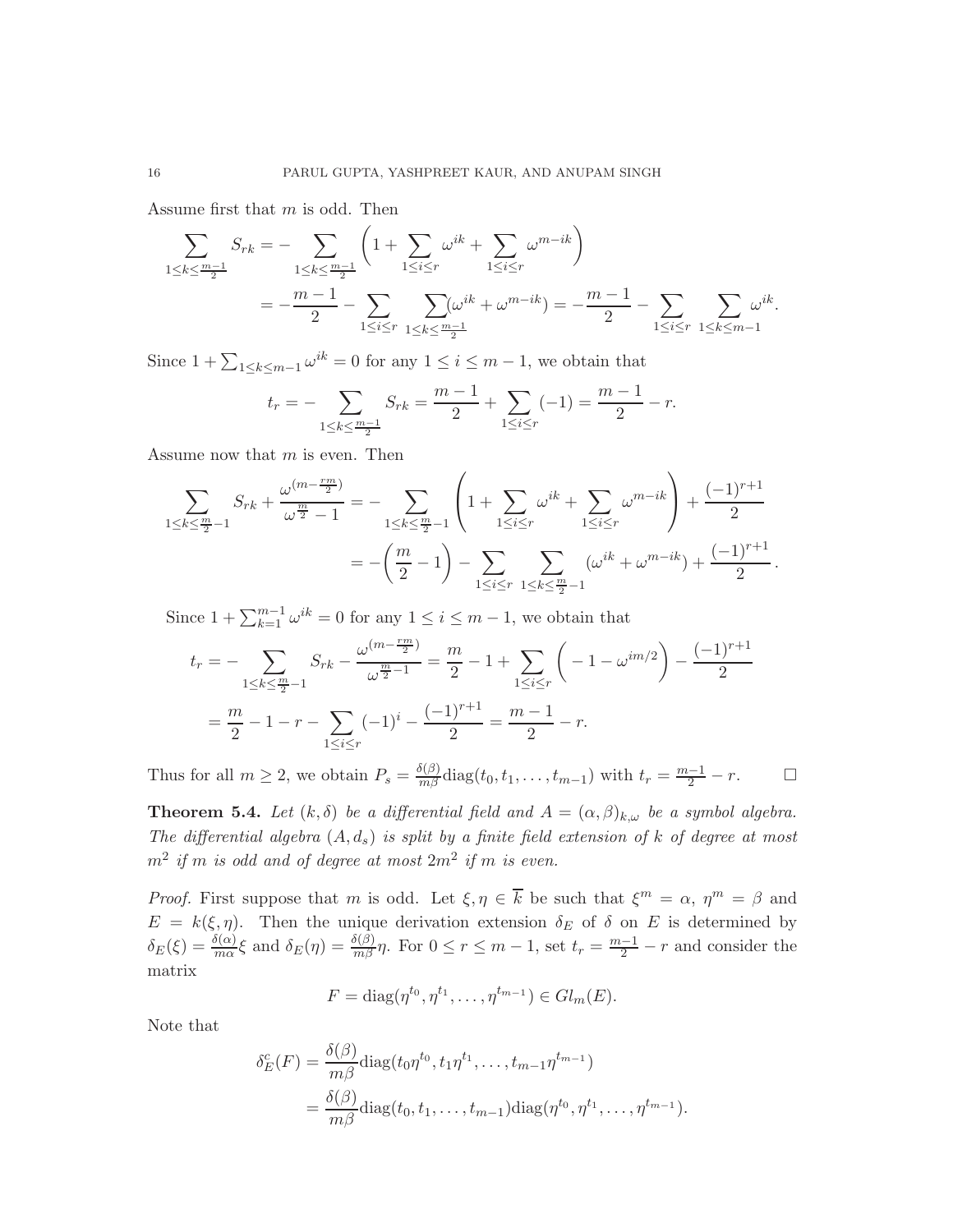<span id="page-16-1"></span>Using Lemma [5.3,](#page-14-0) we get  $\delta_E^c(F) = P_s F$ . Clearly  $[E : k] \leq m^2$  and  $(E, \delta_E)$  splits the differential algebra  $(A, d_s)$ .

Now suppose that m is even. For  $0 \le r \le m-1$ , set  $s_r = 2t_r$ . Let  $\xi, \zeta \in \overline{k}$  be such that  $\xi^m = \alpha$  and  $\zeta^{2m} = \beta$ . Set  $E = k(\xi, \zeta)$ . Then  $\delta_E(\zeta) = \frac{\delta(\beta)}{2m\beta}\zeta$ . Consider the matrix

$$
F = \text{diag}(\zeta^{s_0}, \zeta^{s_1}, \dots, \zeta^{s_{m-1}}) \in Gl_m(E).
$$

Then

$$
\delta_E^c(F) = \frac{\delta(\beta)}{2m\beta} \text{diag}(s_0 \zeta^{s_0}, s_1 \zeta^{s_1}, \dots, s_{m-1} \zeta^{s_{m-1}})
$$
  
= 
$$
\frac{\delta(\beta)}{m\beta} \text{diag}(t_0, t_1, \dots, t_{m-1}) \text{diag}(\zeta^{s_0}, \zeta^{s_1}, \dots, \zeta^{s_{m-1}}).
$$

Using Lemma [5.3,](#page-14-0) we get  $\delta_E^c(F) = P_s F$ . Clearly  $[E : k] \leq 2m^2$  and  $(E, \delta_E)$  splits  $(A, d_s).$ 

<span id="page-16-0"></span>**Theorem 5.5.** Let  $(k, \theta)$  be a differential field with zero derivation  $\theta$ . Consider the differential symbol algebra  $(A, d)$  where  $A = (\alpha, \beta)_{k,\omega}$ . Then

- (1) If d is the zero derivation, then any algebraic extension  $L/k$  that splits the algebra A also splits the differential symbol algebra  $(A, d)$  over  $(k, \theta)$ .
- (2) If d is a non-zero derivation and A is a division algebra, then any differential field extension  $(L, \delta_L)$  that splits the differential algebra  $(A, d)$  over  $(k, \theta)$  is transcendental.
- (3) Let  $\varrho \in A$  be such that  $k(\varrho)/k$  is a cyclic extension of degree m. Then there exists a differential field extension  $(E, \delta_E)$  of  $(k, \theta)$  such that  $(E, \delta_E)$  splits  $(A, \partial_{\theta})$  and the transcendence degree of E over k is m. Furthermore, if  $\varrho^m \in k$  and m is even then the field E can be chosen of transcendence degree  $\frac{m}{2}$ .

*Proof.* (1) The proof follows similarly as the proof of  $[KS21,$  Theorem 4.5, (i) for general  $m$ .

(2) Assume that d is a non-zero derivation. Note that  $d_s$  is the zero derivation on A, and by Proposition [3.1\(](#page-4-0)[2\)](#page-4-7),  $d = \partial_w$  for some  $w \in A^0$ . Since  $w \notin k$ , the center of A, there exists some  $\vartheta \in A \setminus k(w)$  such that  $\vartheta w \neq w\vartheta$ , and hence  $\partial_w(\vartheta) \neq 0$ . Let  $(L, \delta_L)$  be a differential field extension of  $(k, \theta)$  that splits the differential algebra  $(A, d)$ . Consider a differential isomorphism  $\phi: (A \otimes_k L, \partial_w^*) \to (M_m(L), \delta_L^c)$ . Note that  $\partial_w^*(\vartheta \otimes 1) \neq 0$  and hence  $\phi(\partial_w^*(\vartheta \otimes 1)) \neq 0$ .

Suppose that  $L/k$  is algebraic. Since  $\theta$  is the zero derivation,  $\delta_L$  is the zero derivation on L. Thus the coordinate-wise derivation  $\delta_L^c$  on  $M_m(L)$  is also the zero derivation, whereby  $\delta_L^c(\phi(\vartheta \otimes 1)) = 0$ , which is a contradiction. Therefore, we conclude that  $L/k$  is transcendental.

(3) Let  $\varrho \in A$  be such that  $k(\varrho)/k$  is a cyclic extension of degree m. There exists  $\varrho_1 \in A$  such that  $\varrho_1^m = \alpha_1 \in k$  and  $k(\varrho) = k(\varrho_1)$ .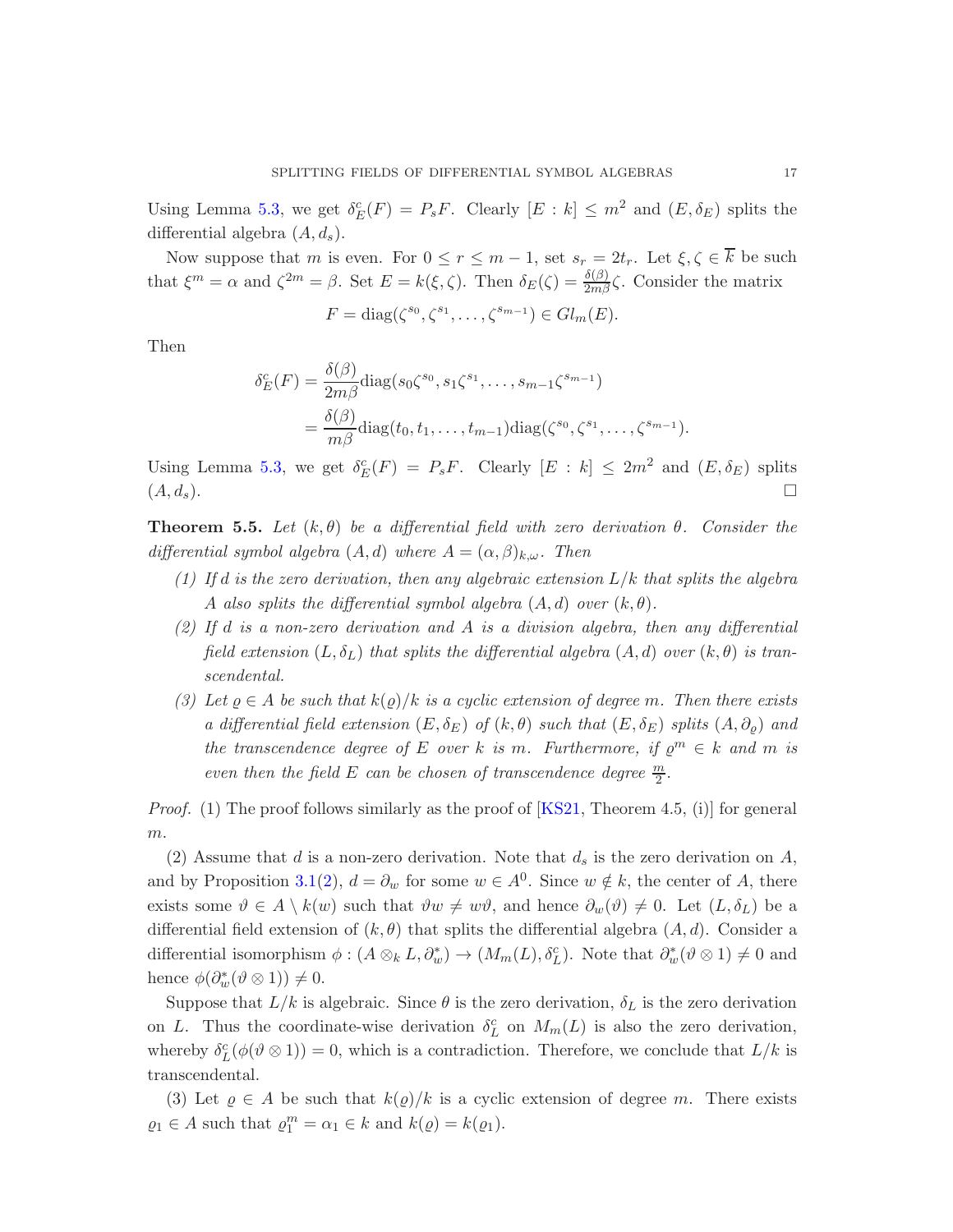<span id="page-17-1"></span>We write  $\rho = \sum_{0 \le i \le m-1} a_i \rho_1^i$  where  $a_0, \ldots, a_{m-1} \in k$ . Then there exists an element  $\vartheta_1 \in A$  such that  $\vartheta_1 \varrho_1 = \omega \varrho_1 \vartheta_1$ ,  $\vartheta_1^m = \beta_1 \in k$  (see e.g. [\[BG21,](#page-19-6) Lemma 3.2]). Then  $A = (\alpha_1, \beta_1)_{k,\omega}$ . Assume  $\xi \in \overline{k}$  such that  $\xi^m = \alpha_1$ . Then  $k(\xi)$  splits the algebra A by the isomorphism given in Example [2.3,](#page-3-2) i.e.  $\Phi_{A,\xi}: A \otimes_k k(\xi) \to M_m(k(\xi))$  determined by

$$
\varrho_1 \otimes 1 \mapsto \mathcal{A} = \text{diag}(\xi, \omega^{m-1}\xi, \omega^{m-2}\xi, \dots, \omega\xi), \ \vartheta_1 \otimes 1 \mapsto \mathcal{B} = \begin{pmatrix} \beta_1 \\ I_{m-1} \end{pmatrix},
$$

and  $\lambda \otimes r \mapsto \lambda r I_m$  where  $\lambda \in k, r \in k(\xi)$ . Thus, for  $P := \Phi_{A,\xi}(\varrho \otimes 1) = \sum_{0 \leq i \leq m-1} a_i \mathcal{A}^i$ we have  $\Phi_{A,\xi}: (A \otimes_k k(\xi), \partial_{\varrho}^*) \to (M_m(k(\xi)), d_P)$  is a differential isomorphism.

Consider  $E = k(\xi, x_0, \ldots, x_{m-1})$ , the rational function field in m variables  $x_0, \ldots, x_{m-1}$ over  $k(\xi)$ . Consider the derivation  $\delta_E$  on E given by  $\delta_E(x_i) = \sum_{0 \le j \le m-1} a_j (\omega^{m-i} \xi)^j x_i$ for  $0 \leq i \leq m-1$ . Let

$$
F = diag(x_0, x_1, \dots, x_{m-1}) \in Gl_m(E),
$$

and observe that  $\delta_E^c(F) = PF$ . Therefore, by [\[JM08,](#page-20-1) Proposition 2], we obtain

$$
(A \otimes_k E, \partial_{\varrho}^*) \simeq (M_m(E), d_P) \simeq (M_m(E), \delta_E^c).
$$

Now assume that  $\varrho = \varrho_1$  and m be even then the matrix  $P = \varphi(\varrho \otimes 1)$  becomes

$$
P = \begin{pmatrix} P_0 & \\ & -P_0 \end{pmatrix}, \quad \text{where} \quad P_0 = (\xi, -\omega^{\frac{m}{2}-1}\xi, \dots, -\omega^2\xi, -\omega\xi).
$$

Consider  $E' = k(\xi, x_0, \ldots, x_{\frac{m}{2}-1})$  the rational functional field in  $\frac{m}{2}$  variables  $x_0, \ldots, x_{\frac{m}{2}-1}$ over  $k(\xi)$  and  $\delta_{E'}(x_i) = -\omega^{\frac{n}{2}-i}\xi x_i$  for  $0 \leq i \leq \frac{m}{2}-1$ . Then, for

$$
F = \begin{pmatrix} F_0 & \\ & -F_0 \end{pmatrix} \in Gl_m(E'), \text{ where } F_0 = \text{diag}(x_0, x_1, \dots, x_{\frac{m}{2}-1}) \in Gl_{\frac{m}{2}}(E'),
$$

we have  $\delta_{E'}^c(F) = PF$ . Therefore, for the differential field  $(E', \delta_{E'})$  of transcendence degree  $\frac{m}{2}$  over  $(k, \delta)$  we obtain  $(A \otimes_k E', \partial_u^*) \simeq (M_m(E'), \delta_E^c)$  $\overset{c}{E'}$ ).

## 6. Maximal cyclic splitting subfields

Every central simple algebra is split by its maximal subfields. However, we cannot say the same for differential central simple algebras. In the following proposition we observe necessary conditions on maximal cyclic subfields L of a symbol algebra  $(\alpha, \beta)_{k,\omega}$  such that the differential field  $(L, \delta_L)$  splits the differential algebra  $((\alpha, \beta)_{k,\omega}, d_s)$ .

<span id="page-17-0"></span>**Proposition 6.1.** Let  $(k, \delta)$  be a differential field and m be a prime number. Let  $d_s$  be the standard derivation on the symbol algebra  $A = (\alpha, \beta)_{k,\omega}$  with  $\alpha, \beta \in k \setminus C_{k,\delta} k^{\times m}$ . Let L be a cyclic maximal subfield of A of degree m. If  $(L, \delta_L)$  splits the differential algebra  $(A, d_s)$  then there exist elements  $\lambda, \mu \in C_{k,\delta}$  and  $\xi, \eta \in A$  such that  $L = k(\xi) = k(\eta)$  with  $\xi^m = \lambda \alpha$  and  $\eta^m = \mu \beta$ .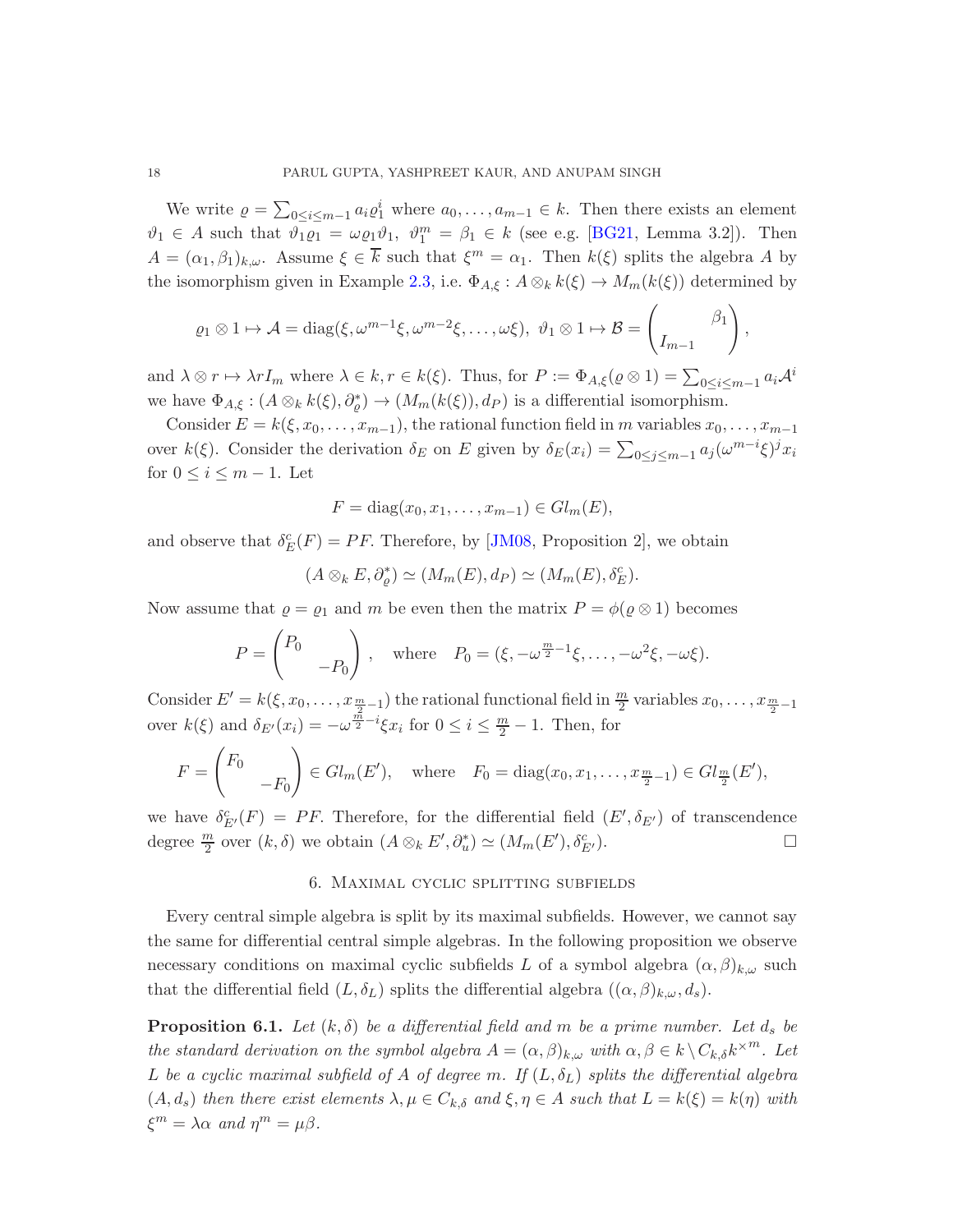<span id="page-18-3"></span>*Proof.* Since k contains a primitive mth root of unity, by Kummer Theory  $[GS06, Corol$ lary 4.3.9, we have that  $L = k(\gamma)$  with  $\gamma^m = \nu \in k^{\times}$ . Suppose that  $(L, \delta_L)$  splits the differential algebra  $(A, d_s)$ . Let  $\psi : (A \otimes_k L, d_s^*) \to (M_m(L), \delta_L^c)$  be a differential isomorphism. Let  $u, v \in A$  be such that  $u^m = \alpha, v^m = \beta$  and  $vu = \omega uv$ . We write  $\psi(u \otimes 1) = (\alpha_{ij}) \in M_m(L)$  and  $\psi(v \otimes 1) = (\beta_{ij}) \in M_m(L)$ .

Since  $\psi$  is a differential isomorphism and  $d_s(u) = \frac{\delta(\alpha)}{m\alpha}u$ , we get that

<span id="page-18-0"></span>
$$
\delta_L^c \circ \psi(u \otimes 1) = \psi \circ d_s^*(u \otimes 1) = \frac{\delta(\alpha)}{m\alpha} \psi(u \otimes 1).
$$

Substituting  $\psi(u \otimes 1) = (\alpha_{ij})$  and comparing the coordinates of the matrices, we obtain

(6.1) 
$$
\delta_L(\alpha_{ij}) = \frac{\delta(\alpha)}{m\alpha} \alpha_{ij} \text{ for all } 0 \le i, j \le m-1.
$$

Consider now  $i, j \in \{0, ..., m-1\}$ . Since  $\alpha_{ij} \in L$ , we write

$$
\alpha_{ij} = \sum_{0 \le r \le m-1} a_{ij}^{(r)} \gamma^r
$$

with  $a_{ij}^{(r)} \in k$  for  $0 \le r \le m-1$ . Then, using Equation [\(6.1\)](#page-18-0), we obtain

$$
\delta_L(\alpha_{ij}) = \sum_{0 \le r \le m-1} \left( \delta(a_{ij}^{(r)}) + r a_{ij}^{(r)} \frac{\delta_L(\gamma)}{\gamma} \right) \gamma^r = \frac{\delta(\alpha)}{m \alpha} \sum_{0 \le r \le m-1} a_{ij}^{(r)} \gamma^r.
$$

Comparing the coefficients of  $\gamma^r$  for  $0 \le r \le m-1$ , we get

(6.2) 
$$
\delta(a_{ij}^{(r)}) + r a_{ij}^{(r)} \frac{\delta_L(\gamma)}{\gamma} = \frac{\delta(\alpha)}{m \alpha} a_{ij}^{(r)}.
$$

Substituting  $\frac{\delta_L(\gamma)}{\gamma} = \frac{\delta(\nu)}{m\nu}$  $\frac{\delta(\nu)}{m\nu}$  Equation [\(6.2\)](#page-18-1), and multiplying Equation (6.2) by  $\frac{m(a_{ij}^{(r)})^{m-1}\nu^r}{\alpha}$  $\frac{\theta}{\alpha}$ , for  $r \in \{0, \ldots, m-1\}$ , we have

<span id="page-18-1"></span>
$$
\delta \left( \frac{(a_{ij}^{(r)})^m \nu^r}{\alpha} \right) = 0.
$$

Thus, for  $r \in \{0, \ldots, m-1\}$ , we conclude that either  $a_{ij}^{(r)} = 0$  or  $\frac{(a_{ij}^{(r)})^m \nu^r}{\alpha}$  $rac{\partial^{\alpha} \nu}{\partial \alpha} \in C_{k,\delta}^{\times}.$ 

Since  $(\alpha_{ij}) \in M_m(L)$  is non-zero, we have  $a_{ij}^{(r)} \neq 0$  for some  $i, j, r \in \{0, ..., m-1\}$ . Let  $i, j, r \in \{0, ..., m-1\}$  such that  $\frac{(a_{ij}^{(r)})^m \nu^r}{\alpha} = \lambda \in C_{k,\delta}^{\times}$ . Then  $\alpha = \frac{(a_{ij}^{(r)})^m}{\lambda}$  $\frac{1}{\lambda} \nu^{r}$ . Since  $\alpha \notin C_{k,\delta} k^{\times m}$ , we get that  $r \neq 0$ . Thus  $r \in \{1,\ldots,m-1\}$ , and for  $\xi = a_{ij}^{(r)} \gamma^r$  we have  $\xi^m = \lambda \alpha$ . Furthermore, since m is prime, r is coprime to m and hence  $L = k(\gamma) = k(\xi)$ . Using that  $\psi$  is an isomorphism and  $d_s(v) = \frac{\delta(\beta)}{m\beta}v$ , analogous calculations show that

 $L = k(\eta)$  for some  $\eta \in A$  and  $\mu \in C_{k,\delta}^{\times}$  such that  $\eta^m = \mu \beta$ .

<span id="page-18-2"></span>In [\[KS21,](#page-20-2) Proposition 4.4] the above theorem was proved for  $(k, \delta) = (\mathbb{Q}(t), \frac{d}{dt})$  and  $m = 2$ .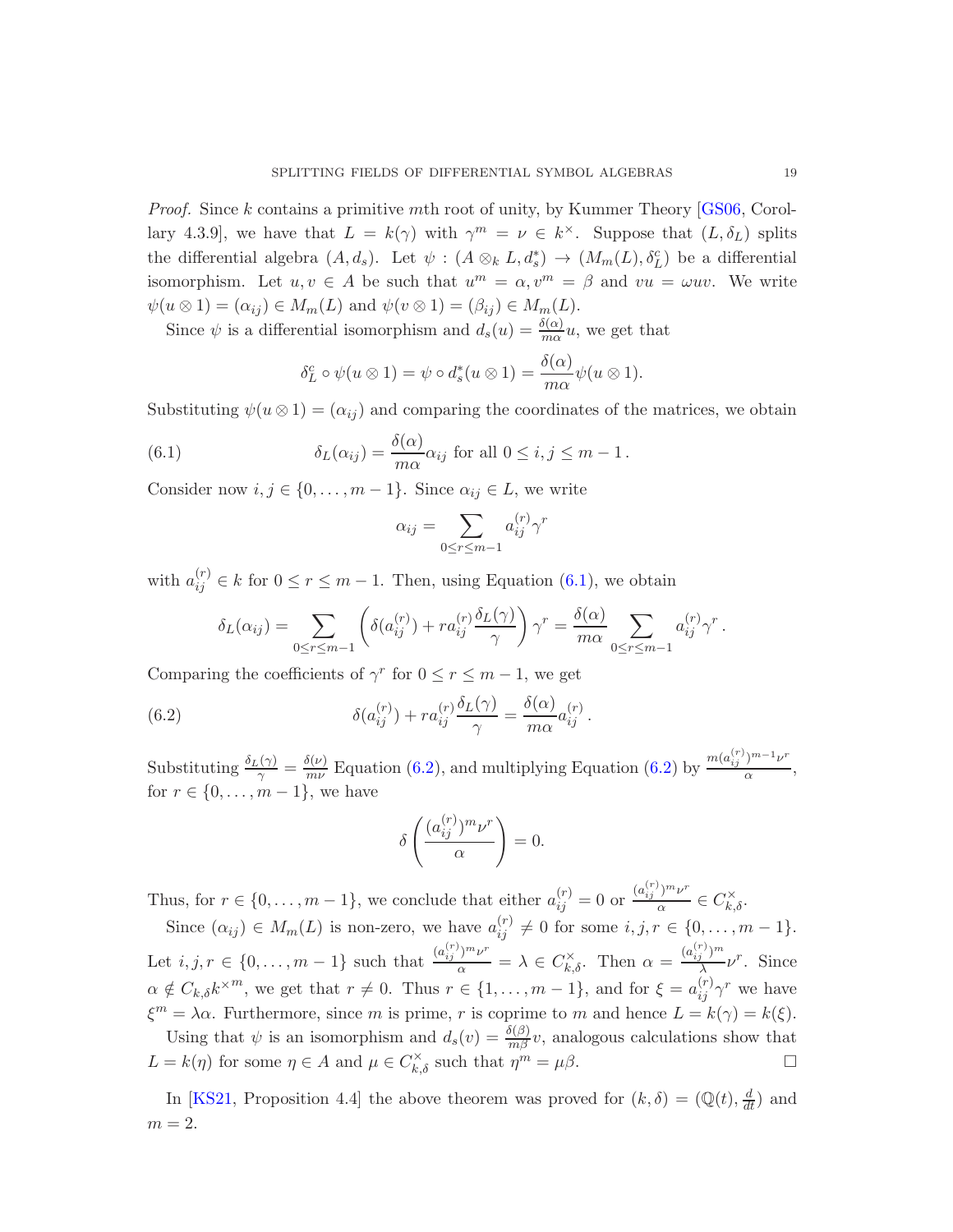**Corollary 6.2.** Let m be a prime number and  $\omega \in \mathbb{C}$  be an mth root of unity. Consider a differential field  $(k, \delta)$  where  $k = \mathbb{Q}(\omega)(t)$  and  $\delta = \frac{d}{dt}$ . Let  $d_s$  be the standard derivation on the algebra  $A = (\alpha, \beta)_{k,\omega}$  with  $\alpha, \beta \in \mathbb{Z}(\omega)[t] \setminus \mathbb{Z}[\omega]k^{\times m}$ . If a cyclic extension L of degree m splits  $(A, d_s)$  then there exist elements  $\lambda, \mu \in \mathbb{Z}(\omega)$  and  $\xi, \eta \in A$  such that  $L = k(\xi) = k(\eta)$  with  $\xi^m = \lambda \alpha$  and  $\eta^m = \mu \beta$ .

*Proof.* Since  $C_{k,\delta} = \mathbb{Q}(\omega) \subseteq Z[\omega] \mathbb{Q}(\omega)^{\times m}$ , by Proposition [6.1,](#page-17-0) there exist  $\lambda, \mu \in \mathbb{Z}[\omega]$ and  $\xi, \eta \in A$  such that  $L = k(\xi) = k(\eta)$  with  $\xi^m = \lambda \alpha$  and  $\eta^m = \mu \beta$ .

We now give an application of Corollary [6.2](#page-18-2) and show that there exist differential symbol algebra which are not split by any of its maximal subfields.

**Example 6.3.** Let m be a prime number and  $\omega \in \mathbb{C}$  be an mth root of unity. Consider the differential field  $(k, \delta) = (\mathbb{Q}(\omega)(t), \frac{d}{dt})$ . Let  $f, g \in \mathbb{Q}(\omega)[t]$  and  $p \in \mathbb{Q}(\omega)[t]$  be irreducible such that p does not divide  $fg$  and  $g \notin \mathbb{Q}(\omega)k^{\times m}$ . Consider the algebra  $(pf,g)_{k,\omega}$ . Suppose that the differential algebra  $((pf,g)_{k,\omega}, d_s)$  is split by a maximal cyclic subfield L of  $(pf, g)_{k,\omega}$  of degree m. Then, by Corollary [6.2,](#page-18-2) there exist  $\lambda, \mu \in \mathbb{Z}[\omega]$ and  $\xi, \eta \in A$  such that  $L = k(\xi) = k(\eta)$  with  $\xi^m = \lambda p f$  and  $\eta^m = \mu g$ . By Kummer Theory,  $(\lambda pf)(\mu g)^i \in k^{\times m}$  for some  $0 \leq i \leq m-1$ , which is a contradiction as, for any  $0 \leq i \leq m-1$ , the multiplicity of p in  $fg^i$  is 1 and hence  $(\lambda pf)(\mu g)^i \notin k^{\times m}$ . Thus the differential algebra  $((pf, g)_{k,\omega}, d_s)$  cannot be split by any of its maximal cyclic subfield of degree m.

Acknowledgement. The authors express their gratitude to Amit Kulshrestha and Varadharaj R. Srinivasan for introducing this interesting topic and encouragement for this work.

#### **REFERENCES**

- <span id="page-19-1"></span>[Ami54] S. A. Amitsur, *Differential polynomials and division algebras*, Ann. Math., **59** (1954), 245–278. [1](#page-0-0)
- <span id="page-19-2"></span>[Ami57] S. A. Amitsur, *Derivations in simple rings*, proc. Lond. Math. Soc., **s3-7** (1957), Issue 1, 87–112. [1](#page-0-0)
- <span id="page-19-3"></span>[Ami82] S. A. Amitsur, *Extensions of derivations to central simple algebras*, Comm. Algebra, 10 (1982), no. 2, 797–803. [1,](#page-0-0) [3,](#page-2-1) [8,](#page-7-0) [15](#page-14-1)
- <span id="page-19-6"></span>[BG21] K. J. Becher and P. Gupta, Strong linkage for function fields of surfaces, Manuscripta math. (2021), <https://doi.org/10.1007/s00229-021-01301-x>. [18](#page-17-1)
- <span id="page-19-4"></span>[Dra83] P. Draxl. Skew fields. London Math. Soc. Lecture Note Series, vol. 81. Cambridge University Press, 1983. [4](#page-3-4)
- <span id="page-19-5"></span>[GS06] P. Gille and T. Szamuely, Central simple algebras and Galois cohomology, Cambridge Studies in Advanced Mathematics, vol. 101, Cambridge University Press, 2006. [10,](#page-9-4) [12,](#page-11-0) [19](#page-18-3)
- <span id="page-19-0"></span>[Hoc55] G. Hochschild, Restricted Lie algebras and simple associative algebras of characteristic p, Trans. Am. Math. Soc. 80 (1955), 135–147. [1](#page-0-0)